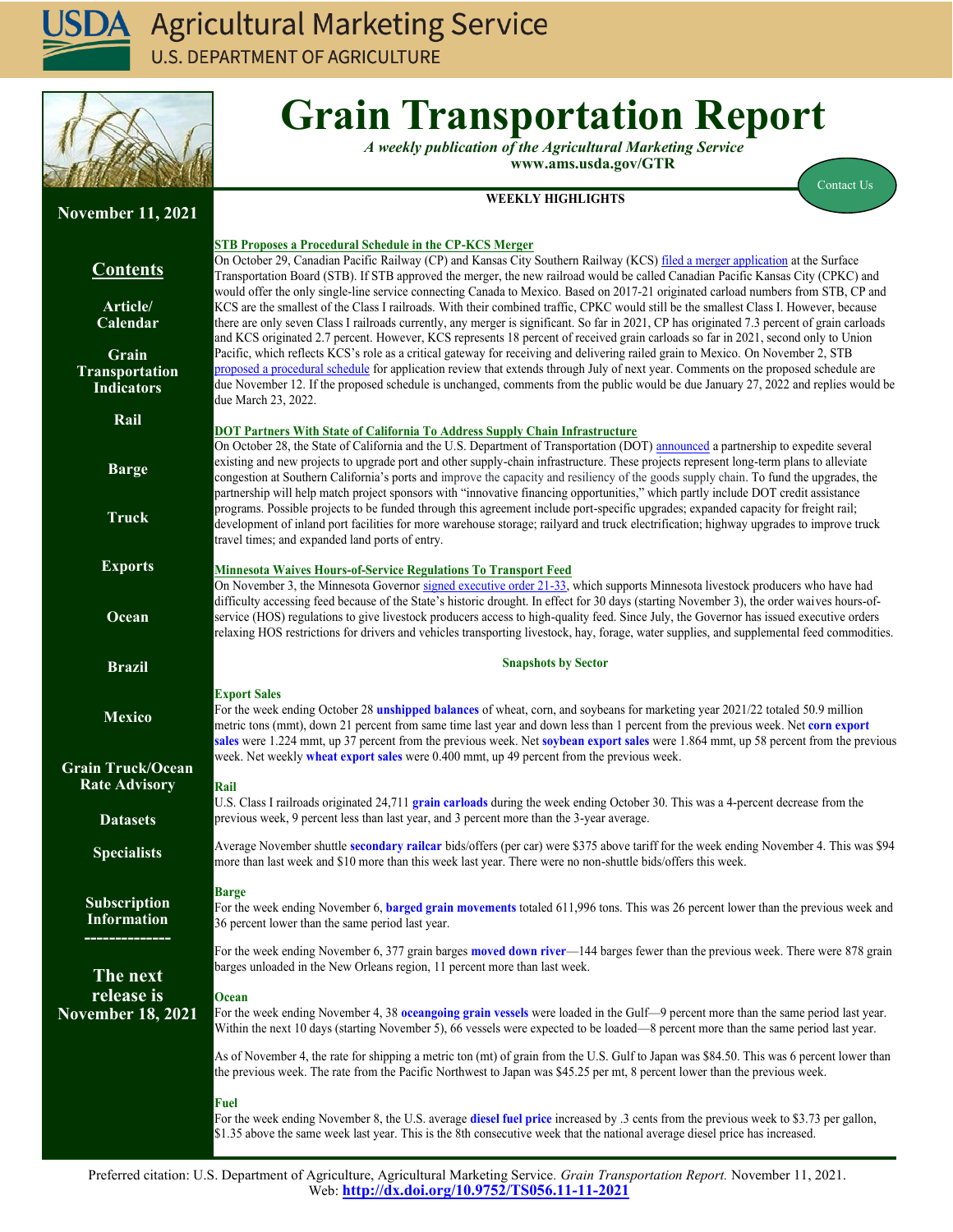# **Feature Article/Calendar**

# <span id="page-1-0"></span>**Transportation and Landed Costs of Grain to Mexico in Third Quarter 2021**

Mexico continues to be one of the leading importers of U.S. grain (*GTR* **[tables](#page-14-1) 13-15**). Low transportation and landed costs for U.S.-Mexico routes are vital to the competitiveness of U.S. grain in Mexico and globally. U.S. grain is transported to Mexico either by cross-border land movements or by sea movements to Mexican ports for inland distribution. This article examines the costs of transporting U.S. grain to Mexico over land to Guadalajara (land routes) and by sea to Veracruz (water routes), tracking changes over time (table 1).

| Table 1. Quarterly costs of transporting U.S. grain to Veracruz and Guadalajara, Mexico |            |               |                                                   |                |                              |            |                |                |                             |                         |
|-----------------------------------------------------------------------------------------|------------|---------------|---------------------------------------------------|----------------|------------------------------|------------|----------------|----------------|-----------------------------|-------------------------|
|                                                                                         |            |               |                                                   |                |                              |            |                |                |                             |                         |
|                                                                                         |            |               | <b>Water route (to Veracruz)</b><br>\$/metric ton |                |                              |            |                | \$/metric ton  | Land route (to Guadalajara) |                         |
|                                                                                         | 2020       | 2021          | 2021                                              |                | Percent change               | 2020       | 2021           | 2021           |                             | <b>Percent change</b>   |
|                                                                                         | $3rd$ qtr. | $2^{nd}$ qtr. | $3rd$ qtr.                                        |                | Yr. to yr. Qtr. to qtr.      | $3rd$ qtr. | $2nd$ qtr.     | $3rd$ qtr.     |                             | Yr. to yr. Qtr. to qtr. |
|                                                                                         |            |               |                                                   |                | Corn                         |            |                |                |                             |                         |
| Origin                                                                                  |            |               | IL.                                               |                |                              |            |                | IA             |                             |                         |
| Truck                                                                                   | 12.38      | 13.99         | 13.19                                             | 6.5            | $-5.7$                       | 3.93       | 4.98           | 4.93           | 25.4                        | $-1.0$                  |
| Rail $^1$                                                                               |            |               |                                                   | $\blacksquare$ | $\blacksquare$               | 94.63      | 96.73          | 97.06          | 2.6                         | 0.3                     |
| Barge <sup>2</sup>                                                                      | 21.58      | 17.29         | 22.10                                             | 2.4            | 27.8                         |            |                |                |                             |                         |
| Ocean <sup>3</sup>                                                                      | 14.39      | 23.75         | 27.68                                             | 92.4           | 16.5                         |            | $\blacksquare$ |                | $\blacksquare$              | $\sim$                  |
| Total transportation cost                                                               | 48.35      | 55.03         | 62.97                                             | 30.2           | 14.4                         | 98.56      | 101.71         | 101.99         | 3.5                         | 0.3                     |
| Farm value <sup>4</sup>                                                                 | 128.34     | 229.91        | 232.93                                            | 81.5           | 1.3                          | 126.11     | 230.57         | 238.83         | 89.4                        | 3.6                     |
| Landed $\mathsf{cost}^5$                                                                | 176.69     | 284.94        | 295.90                                            | 67.5           | 3.8                          | 224.67     | 332.28         | 340.82         | 51.7                        | 2.6                     |
| Transport % of landed cost                                                              | 27         | 19            | 21                                                | $\blacksquare$ |                              | 44         | 31             | 30             | $\blacksquare$              | $\blacksquare$          |
|                                                                                         |            |               |                                                   |                | Soybeans                     |            |                |                |                             |                         |
| Origin                                                                                  |            |               | IL.                                               |                |                              |            |                | <b>NE</b>      |                             |                         |
| <b>Truck</b>                                                                            | 12.38      | 13.99         | 13.19                                             | 6.5            | $-5.7$                       | 3.93       | 4.98           | 4.93           | 25.4                        | $-1.0$                  |
| Rail                                                                                    |            |               | $\sim$                                            |                | $\mathcal{L}_{\mathrm{eff}}$ | 97.11      | 99.21          | 99.56          | 2.5                         | 0.4                     |
| Barge                                                                                   | 21.58      | 17.29         | 22.10                                             | 2.4            | 27.8                         |            | $\blacksquare$ |                | $\blacksquare$              |                         |
| Ocean                                                                                   | 14.39      | 23.75         | 27.68                                             | 92.4           | 16.5                         |            | $\omega$       |                |                             |                         |
| Total transportation cost                                                               | 48.35      | 55.03         | 62.97                                             | 30.2           | 14.4                         | 101.04     | 104.19         | 104.49         | 3.41                        | 0.3                     |
| Farm value                                                                              | 331.06     | 527.88        | 492.37                                            | 48.7           | $-6.7$                       | 312.81     | 519.31         | 485.02         | 55.1                        | $-6.6$                  |
| Landed cost                                                                             | 379.41     | 582.91        | 555.34                                            | 46.4           | $-4.7$                       | 413.85     | 623.50         | 589.51         | 42.4                        | $-5.5$                  |
| Transport % of landed cost                                                              | 13         | 9             | 11                                                | $\blacksquare$ |                              | 24         | 17             | 18             | $\blacksquare$              | $\sim$                  |
|                                                                                         |            |               |                                                   |                | Wheat                        |            |                |                |                             |                         |
| Origin                                                                                  |            |               | KS                                                |                |                              |            |                | KS             |                             |                         |
| <b>Truck</b>                                                                            | 3.93       | 4.98          | 4.93                                              | 25.4           | $-1.0$                       | 3.93       | 4.98           | 4.93           | 25.4                        | $-1.0$                  |
| Rail                                                                                    | 42.07      | 42.07         | 42.07                                             | 0.0            | 0.0                          | 81.17      | 83.37          | 83.99          | 3.5                         | 0.7                     |
| Ocean                                                                                   | 14.39      | 23.75         | 27.68                                             | 92.4           | 16.5                         | ÷          | $\sim$         | $\blacksquare$ | $\blacksquare$              | $\sim$                  |
| Total transportation cost                                                               | 60.39      | 70.80         | 74.68                                             | 23.7           | 5.5                          | 85.10      | 88.35          | 88.92          | 4.5                         | 0.6                     |
| Farm value                                                                              | 158.37     | 227.44        | 239.45                                            | 51.2           | 5.3                          | 158.37     | 227.44         | 239.45         | 51.2                        | 5.3                     |
| Landed cost                                                                             | 218.76     | 298.24        | 314.13                                            | 43.6           | 5.3                          | 243.47     | 315.79         | 328.37         | 34.9                        | 4.0                     |
| Transport % of landed cost                                                              | 28         | 24            | 24                                                | $\sim$         |                              | 35         | 28             | 27             |                             | ٠                       |

<sup>1</sup>Rail rates include U.S. and Mexico portions of the movement. Mexico rail rates are estimated based on actual quoted market rates.

BNSF and Union Pacific quoted rail tariff rates are through rates for shuttle trains. Rail rates include fuel surcharges, but do not include

the cost of purchasing empty rail cars in the secondary market, which could exceed the rail tariff rate plus fuel surcharge shown in the table.

<sup>2</sup>Due to the closure of several lock and dam facilities on Illinois River between July 1 and October 27, 2020, mid-Mississippi barge rate was substituted for

Illinois rate as the benchmark for calculating cost index during the closures.

<sup>3</sup>Source for ocean freight rates: O'Neil Commodity Consulting.

<sup>4</sup>Source for farm values: USDA, National Agricultural Statistics Service.

<sup>5</sup>Landed cost is total transportation cost plus farm value.

Note: "-" indicates data not required or applicable. Total may not add exactly because of rounding.

Source: Compiled by the USDA, Agricultural Marketing Service.

**Quarter-to-quarter transportation costs.** Total transportation costs for U.S. corn, soybeans, and wheat through the water routes increased from second quarter 2021 to third quarter 2021 (quarter to quarter). Rising water-route shipping costs reflected higher barge and ocean freight rates.<sup>1</sup> Land-route shipping costs remained relatively stable, as falling truck rates

<sup>&</sup>lt;sup>1</sup> Water routes typically involve truck transportation to barge to oceangoing vessel, or truck to rail to oceangoing vessel.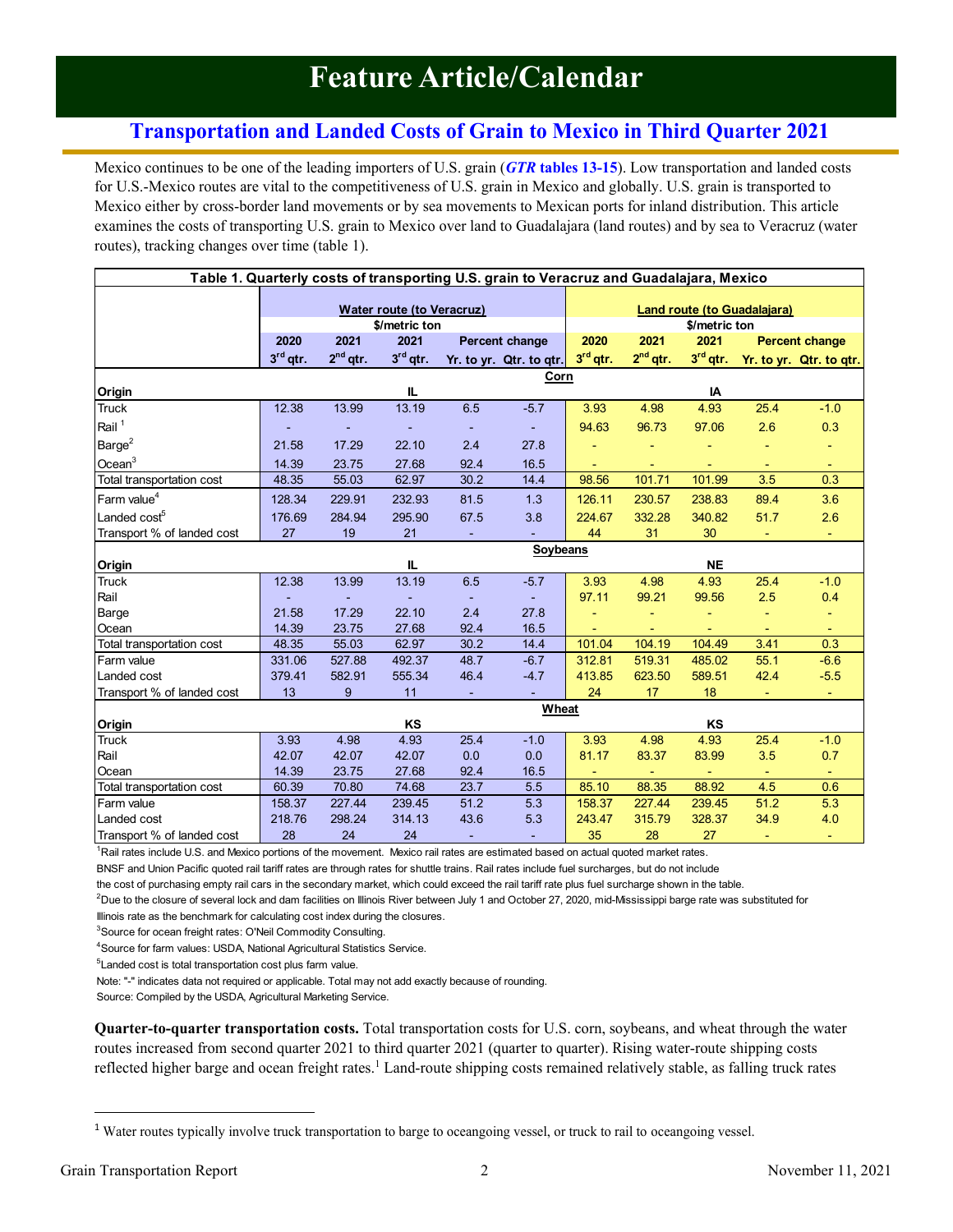mostly offset a slight rise in rail rates (public tariff, plus fuel surcharge). Barge rates rose amid high demand for empty barges, more scrapping activity, and new logistical challenges related to Hurricane Ida (*GTR*[, October 28, 2021](https://www.ams.usda.gov/sites/default/files/media/GTR10282021.pdf#page=2)).

Responding to strong demand for shipping bulk items, ocean freight rates rose to their highest levels since second quarter 2008, while congestion and other logistic inefficiencies constricted vessel supply (*GTR,* October [14, 2021\)](https://www.ams.usda.gov/sites/default/files/media/GTR10142021.pdf#page=2). Despite already high diesel fuel prices, which continued rising in the third quarter, truck rates fell. Quarter to quarter, the trucking use index in the Midwest was down, reflecting falling demand for trucking services (*[Grain](https://www.ams.usda.gov/services/transportation-analysis/gtor#page=4)  [Truck and Ocean Rate Advisory](https://www.ams.usda.gov/services/transportation-analysis/gtor#page=4)*). Rail tariff rates remained relatively unchanged.

**Year-to-year transportation costs.** From third quarter 2020 to third quarter 2021 (year to year), total costs of shipping all grain (U.S. corn, soybeans, and wheat) to Mexico by the water routes rose because of higher truck, barge, and ocean rates. Likewise, total costs of shipping all grain to Mexico by the land routes rose because of higher truck and rail tariff rates.

**Quarter-to-quarter landed costs.** Quarter to quarter, landed costs rose for corn and wheat shipped via the water and land routes. Increased landed costs reflected both higher farm values and higher transport costs—though the rise in transport costs was less sharp for the land routes (table 1 and figs. 1 and 2). Falling farm values pushed down soybean landed costs. The share of landed costs comprising transportation ranged from 11 percent to 24 percent for the water routes and from 18 percent to 30 percent for the land routes.

**Year-to-year landed costs.** Year to year, landed costs increased for both waterborne and land-route grains, because of both higher transportation costs and higher farm values.

**U.S. Exports to Mexico.** According to [USDA's](https://fgisonline.ams.usda.gov/ExportGrainReport/default.aspx) 

[Federal Grain Inspection Service,](https://fgisonline.ams.usda.gov/ExportGrainReport/default.aspx) Mexico imported 3.62 million metric tons (mmt) of U.S. corn, 0.91 mmt of U.S. soybeans, and 1.23 mmt of U.S. wheat in third quarter 2021. Quarter to quarter, U.S. inspections for export to Mexico decreased 18 percent for corn, decreased 1 percent for soybeans, and increased 22 percent for wheat. Year to year, U.S. inspections



Note: IL = Illinois; KS = Kansas.

Source: USDA, Agricultural Marketing Service. I





Note: IA = Iowa; NE = Nebraska; KS = Kansas. Source: USDA, Agricultural Marketing Service.

destined to Mexico rose 12 percent for corn, fell 12 percent for soybeans, and rose 70 percent for wheat. Despite the increases in farm prices and transportation costs, total U.S. grain shipments to Mexico have been strong, as corn and wheat shipments have increased year to year.

Dollars per metric ton

*[surajudeen.olowolayemo@usda.gov](mailto:surajudeen.olowolayemo@usda.gov)*

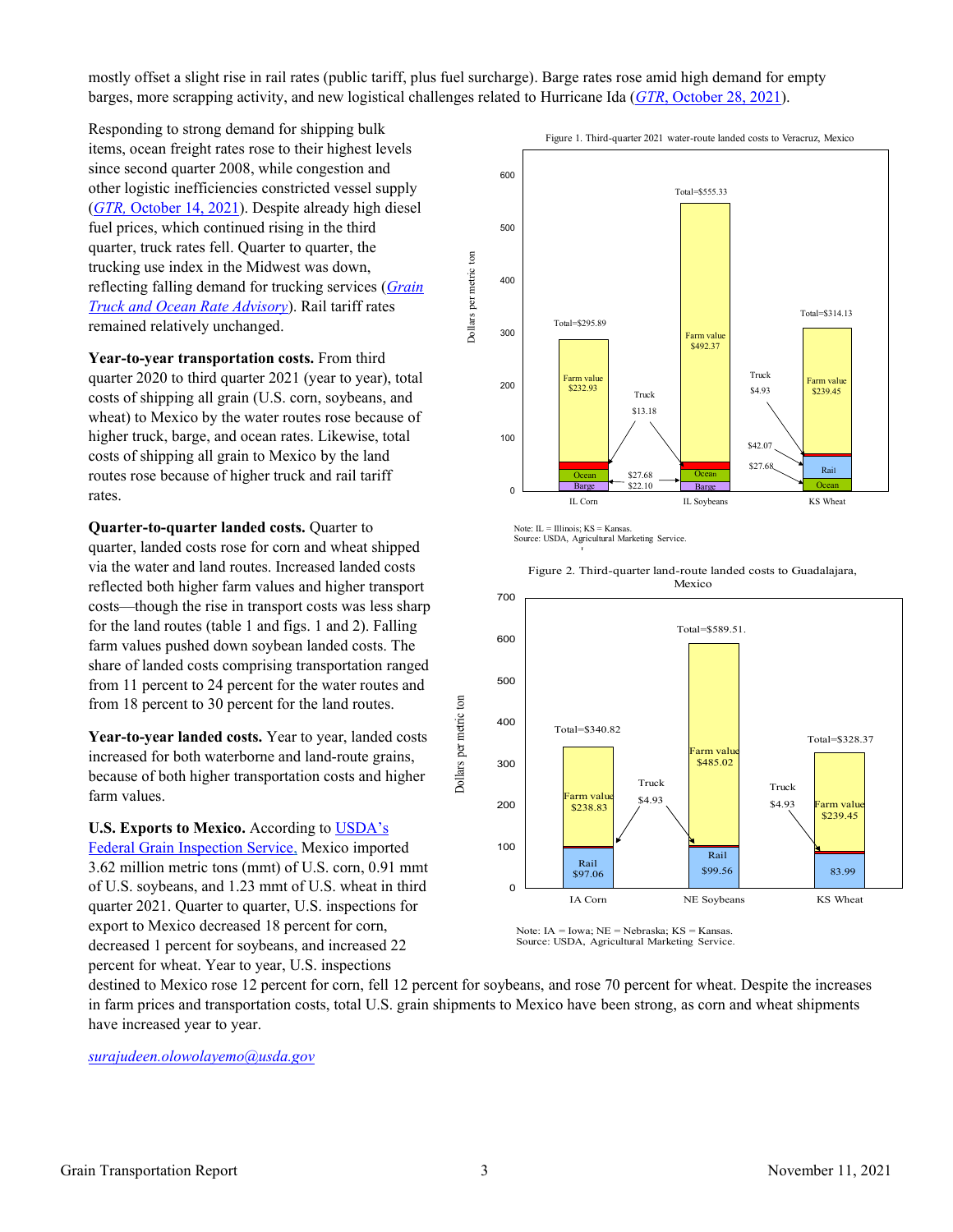# **Grain Transportation Indicators**

<span id="page-3-0"></span>Table 1

# **Grain transport cost indicators<sup>1</sup>**

|                     | Truck |                    | Rail           |     |      | Ocean   |
|---------------------|-------|--------------------|----------------|-----|------|---------|
| For the week ending |       | <b>Non-Shuttle</b> | <b>Shuttle</b> |     | Gulf | Pacific |
| 11/10/21            | 250   | 297                | 245            | 282 | 378  | 321     |
| 11/03/21            | 250   | 297                | 241            | 263 | 400  | 348     |

<sup>1</sup>Indicator: Base year 2000 = 100. Weekly updates include truck = diesel (\$/gallon); rail = near-month secondary rail market bid and monthly tariff rate with fuel surcharge (\$/car); barge = Illinois River barge rate (index = percent of tariff rate); ocean = routes to Japan (\$/metric ton); n/a = not available.

Source: USDA, Agricultural Marketing Service.

| Table 2          | Market Update: U.S. origins to export position price spreads (\$/bushel) |           |            |
|------------------|--------------------------------------------------------------------------|-----------|------------|
| <b>Commodity</b> | Origin-destination                                                       | 11/5/2021 | 10/29/2021 |
| Corn             | $IL$ -Gulf                                                               | $-0.78$   | $-0.80$    |
| Corn             | $NE-Gulf$                                                                | $-0.85$   | $-0.81$    |
| Soybean          | $IA-Gulf$                                                                | $-1.08$   | $-1.16$    |
| <b>HRW</b>       | $KS$ –Gulf                                                               | $-2.75$   | $-2.75$    |
| <b>HRS</b>       | ND-Portland                                                              | $-2.49$   | $-2.40$    |

Note: nq = no quote; n/a = not available; HRW = hard red winter wheat; HRS = hard red spring wheat.

Source: USDA, Agricultural Marketing Service.

The **grain bid summary** illustrates the market relationships for commodities. Positive and negative adjustments in differential between terminal and futures markets, and the relationship to inland market points, are indicators of changes in fundamental market supply and demand. The map may be used to monitor market and time differentials.

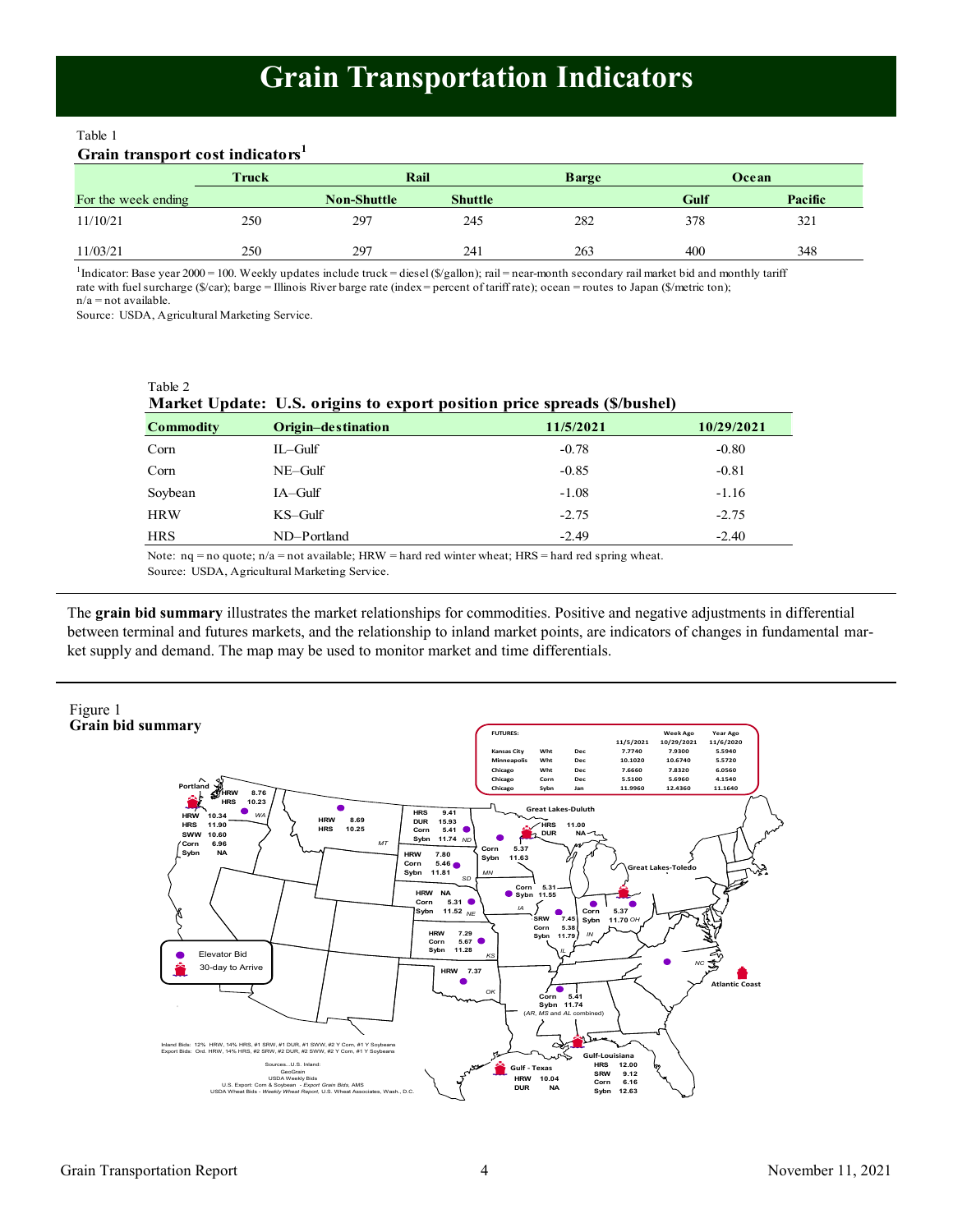# <span id="page-4-0"></span>Table 3 **Rail deliveries to port (carloads)<sup>1</sup>**

|                                               | <b>Mississippi</b> |                   | Pacific          | Atlantic &       |              |                      | Cross-border        |
|-----------------------------------------------|--------------------|-------------------|------------------|------------------|--------------|----------------------|---------------------|
| For the week ending                           | Gulf               | <b>Texas Gulf</b> | <b>Northwest</b> | <b>East Gulf</b> | <b>Total</b> | Week ending          | Mexico <sup>3</sup> |
| $11/03/2021^p$                                | 1,539              | 1,319             | 8,389            | 850              | 12.097       | 10/30/2021           | 2,950               |
| $10/27/2021$ <sup>r</sup>                     | 1.314              | 1,114             | 9,581            | 1,186            | 13,195       | 10/23/2021           | 2,973               |
| $2021$ YTD <sup>r</sup>                       | 42,781             | 56,581            | 247,926          | 15,508           | 362,796      | 2021 YTD             | 122,360             |
| $2020$ YTD <sup>r</sup>                       | 29.025             | 46,289            | 227,247          | 15,003           | 317,564      | <b>2020 YTD</b>      | 106,691             |
| 2021 YTD as % of 2020 YTD                     | 147                | 122               | 109              | 103              | 114          | % change YTD         | 115                 |
| Last 4 weeks as % of $2020^2$                 | 72                 | 70                | 108              | 80               | 95           | Last 4wks. % 2020    | 130                 |
| Last 4 weeks as % of 4-year avg. <sup>2</sup> | 113                | 145               | 142              | 126              | 138          | Last 4wks. $%$ 4 yr. | 108                 |
| <b>Total 2020</b>                             | 45.294             | 64,116            | 299,882          | 24,458           | 433,750      | <b>Total 2020</b>    | 126.407             |
| Total 2019                                    | 40.974             | 51,167            | 251,181          | 16,192           | 359,514      | <b>Total 2019</b>    | 127,622             |

 $1$ Data is incomplete as it is voluntarily provided.

 $2$  Compared with same 4-weeks in 2020 and prior 4-year average.

<sup>3</sup> Cross-border weekly data is approximately 15 percent below the Association of American Railroads' reported weekly carloads received by Mexican railroads to reflect switching between Kansas City Southern de Mexico (KCSM) and Grupo Mexico.

**YTD = year-to-date; p = preliminary data; r = revised data; n/a = not available; wks. = weeks; avg. = average.**

Source: USDA, Agricultural Marketing Service.

Railroads originate approximately 24 percent of U.S. grain shipments. Trends in these loadings are indicative of market conditions and expectations.



Source: USDA, Agricultural Marketing Service.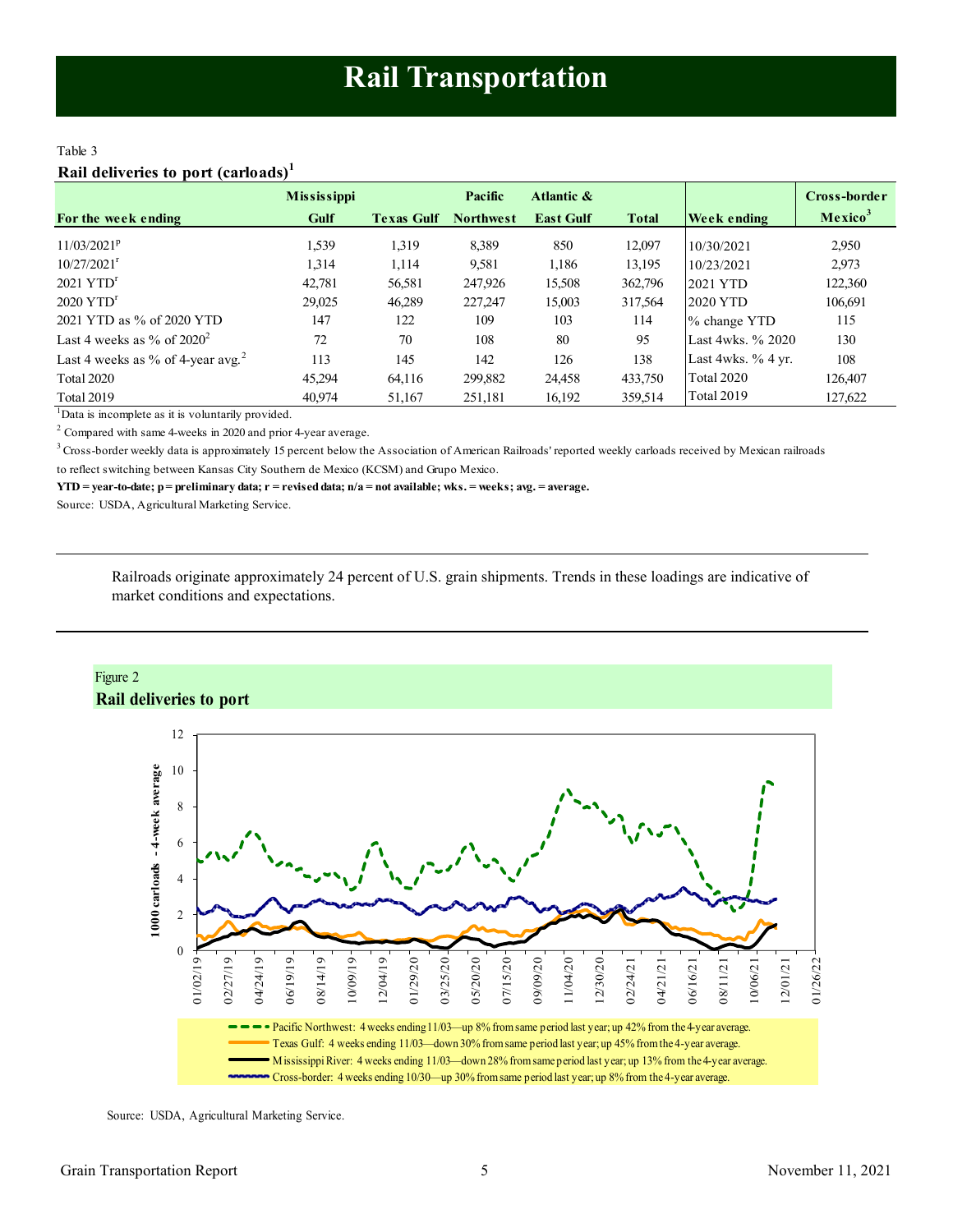### <span id="page-5-0"></span>Table 4

#### **Class I rail carrier grain car bulletin (grain carloads originated)**

| 0<br>For the week ending:         | East        |           | 0           | West       |         | <b>U.S. total</b> |           | Canada                 |
|-----------------------------------|-------------|-----------|-------------|------------|---------|-------------------|-----------|------------------------|
| 10/30/2021                        | <b>CSXT</b> | <b>NS</b> | <b>BNSF</b> | <b>KCS</b> | UP      |                   | <b>CN</b> | $\mathbf{C}\mathbf{P}$ |
| This week                         | 2,309       | 2,174     | 12,368      | 1,389      | 6,471   | 24,711            | 4,735     | 4,864                  |
| This week last year               | 1.903       | 2,816     | 14,125      | 1,421      | 6,786   | 27,051            | 5,824     | 6,054                  |
| 2021 YTD                          | 76,191      | 101,597   | 498,262     | 52,313     | 264,204 | 992,567           | 176,593   | 204,132                |
| 2020 YTD                          | 73,343      | 104,593   | 492,291     | 47,844     | 235,920 | 953,991           | 188,607   | 208,282                |
| 2021 YTD as % of 2020 YTD         | 104         | 97        | 101         | 109        | 112     | 104               | 94        | 98                     |
| Last 4 weeks as $\%$ of 2020*     | 94          | 76        | 94          | 115        | 97      | 94                | 77        | 82                     |
| Last 4 weeks as % of 3-yr. avg.** | 95          | 86        | 104         | 133        | 120     | 106               | 91        | 90                     |
| <b>Total 2020</b>                 | 91,659      | 129,813   | 613,630     | 57,782     | 296,701 | 1,189,585         | 238,143   | 261,778                |

\*The past 4 weeks of this year as a percent of the same 4 weeks last year.

\*\*The past 4 weeks as a percent of the same period from the prior 3-year average. YTD = year-to-date; avg. = average; yr. = year.

Note: NS = Norfolk Southern; KCS = Kansas City Southern; UP = Union Pacific; CN = Canadian National; CP = Canadian Pacific.

Source: Association of American Railroads.





Source: Association of American Railroads.

### Table 5

# **Railcar auction offerings<sup>1</sup>(\$/car)<sup>2</sup>**

|          | For the week ending:                         |            | Delivery period      |            |                      |            |                      |            |            |  |  |
|----------|----------------------------------------------|------------|----------------------|------------|----------------------|------------|----------------------|------------|------------|--|--|
|          | 11/4/2021                                    | $Nov-21$   | $Nov-20$             | $Dec-21$   | $Dec-20$             | $Jan-22$   | $Jan-21$             | $Feb-22$   | $Feh-21$   |  |  |
| $BNSF^3$ | COT grain units<br>COT grain single-car      | 0<br>106   | no bids<br>0         | 0<br>69    | no bids<br>$\theta$  | 0          | 17                   |            | 0          |  |  |
| $UP^4$   | <b>GCAS/Region 1</b><br><b>GCAS/Region 2</b> | n/a<br>n/a | no offer<br>no offer | n/a<br>n/a | no offer<br>no offer | n/a<br>n/a | no offer<br>no offer | n/a<br>n/a | n/a<br>n/a |  |  |

<sup>1</sup>Auction offerings are for single-car and unit train shipments only.

<sup>2</sup>Average premium/discount to tariff, last auction.  $n/a = not$  available.

 $3$ BNSF - COT = BNSF Railway Certificate of Transportation; north grain and south grain bids were combined effective the week ending  $6/24/06$ .

<sup>4</sup>UP - GCAS = Union Pacific Railroad Grain Car Allocation System.

Region 1 includes: AR, IL, LA, MO, NM, OK, TX, WI, and Duluth, MN.

Region 2 includes: CO, IA, KS, MN, NE, WY, and Kansas City and St. Joseph, MO.

Source: USDA, Agricultural Marketing Service.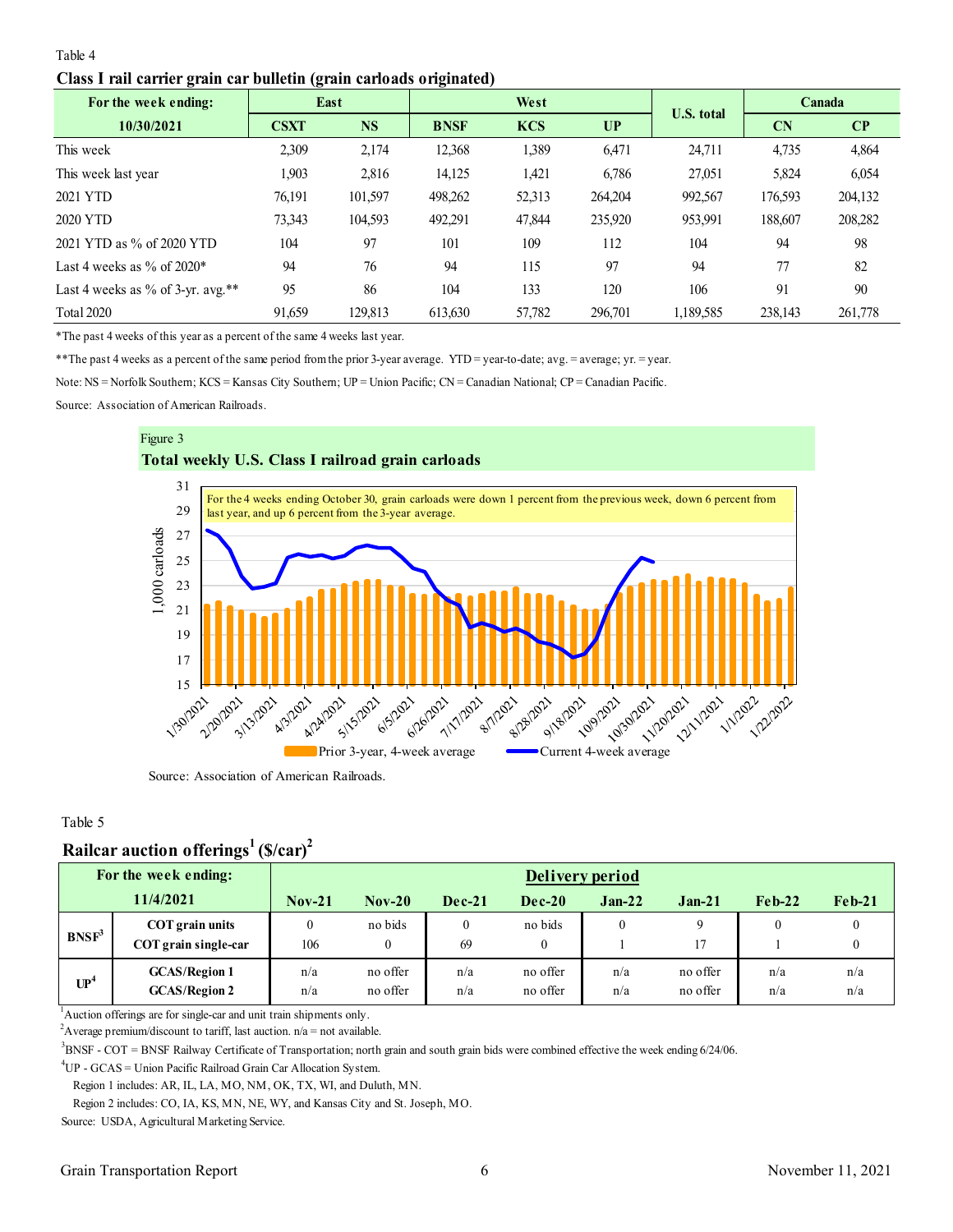The **secondary rail market** information reflects trade values for service that was originally purchased from the railroad carrier as some form of guaranteed freight. The **auction and secondary rail** values are indicators of rail service quality and demand/ supply.



# **Bids/offers for railcars to be delivered in November 2021, secondary market**

Note: Non-shuttle bids include unit-train and single-car bids. n/a = not available; avg. = average; yr. = year; BNSF = BNSF Railway; UP = Union Pacific Railroad. Source: USDA, Agricultural Marketing Service.



# Figure 5 **Bids/offers for railcars to be delivered in December 2021, secondary market**

Note: Non-shuttle bids include unit-train and single-car bids. n/a = not available; avg. = average; yr. = year; BNSF = BNSF Railway; UP = Union Pacific Railroad. Source: USDA, Agricultural Marketing Service.

Figure 4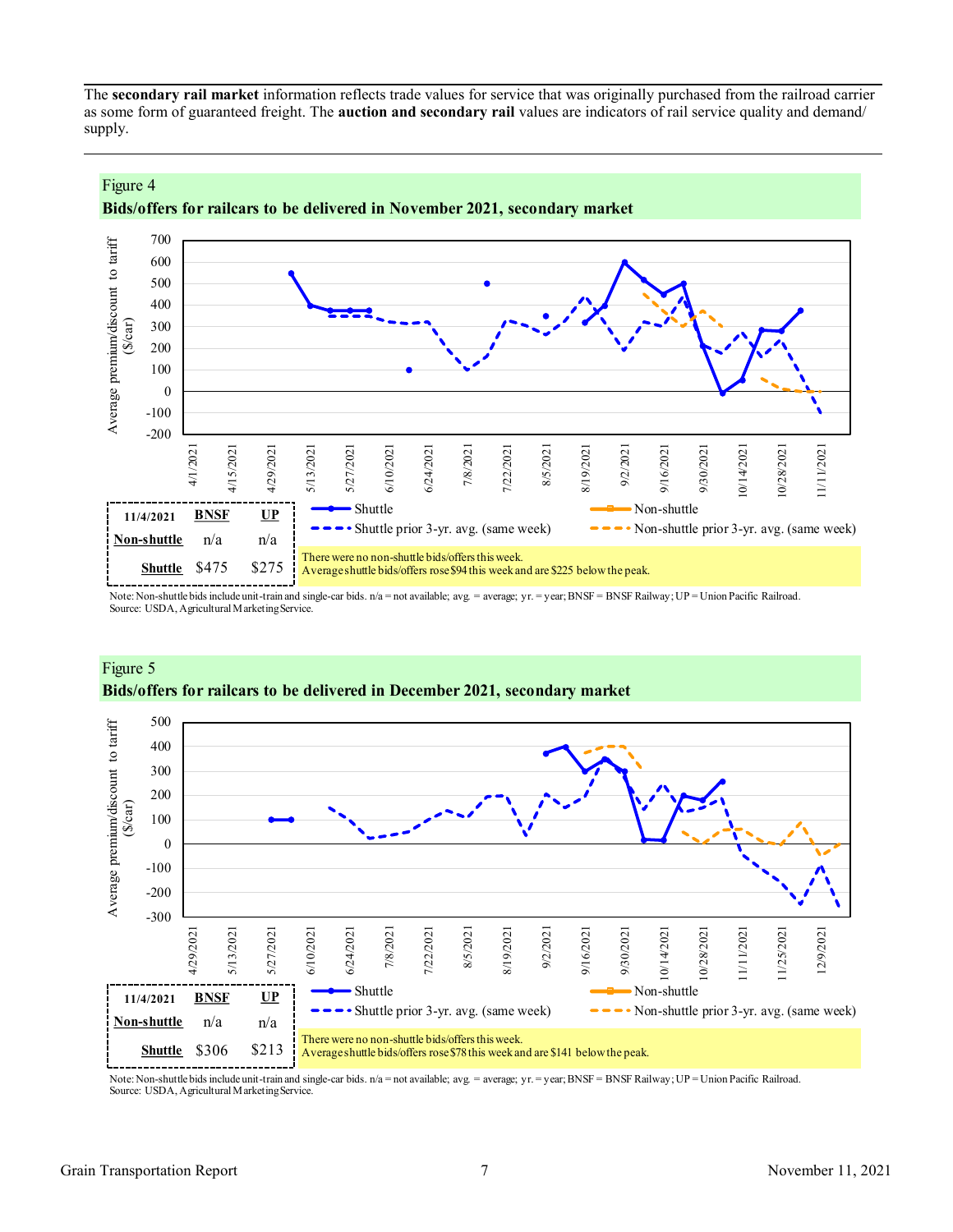

# <span id="page-7-0"></span>Figure 6 **Bids/offers for railcars to be delivered in January 2022, secondary market**

Note: Non-shuttle bids include unit-train and single-car bids. n/a = not available; avg. = average; yr. = year; BNSF = BNSF Railway; UP = Union Pacific Railroad. Source: USDA, Agricultural Marketing Service.

#### Table 6

# **Weekly secondary railcar market (\$/car)<sup>1</sup>**

|             | For the week ending:                                                                                                                                  |          |          |          | <b>Delivery period</b> |          |                |
|-------------|-------------------------------------------------------------------------------------------------------------------------------------------------------|----------|----------|----------|------------------------|----------|----------------|
|             | 11/4/2021                                                                                                                                             | $Nov-21$ | $Dec-21$ | $Jan-22$ | $Feh-22$               | $Mar-22$ | Apr-22         |
|             | <b>BNSF-GF</b>                                                                                                                                        | n/a      | n/a      | n/a      | n/a                    | n/a      | n/a            |
|             | Change from last week                                                                                                                                 | n/a      | n/a      | n/a      | n/a                    | n/a      | n/a            |
|             | Change from same week 2020                                                                                                                            | n/a      | n/a      | n/a      | n/a                    | n/a      | n/a            |
| Non-shuttle | <b>UP-Pool</b>                                                                                                                                        | n/a      | n/a      | n/a      | n/a                    | n/a      | n/a            |
|             | Change from last week                                                                                                                                 | n/a      | n/a      | n/a      | n/a                    | n/a      | n/a            |
|             | Change from same week 2020                                                                                                                            | n/a      | n/a      | n/a      | n/a                    | n/a      | n/a            |
|             | <b>BNSF-GF</b>                                                                                                                                        | 475      | 306      | 300      | 300                    | 150      | (200)          |
|             | Change from last week                                                                                                                                 | 232      | 143      | n/a      | $\mathbf{0}$           | n/a      | $\overline{0}$ |
| Shuttle     | Change from same week 2020                                                                                                                            | 8        | (294)    | n/a      | n/a                    | n/a      | n/a            |
|             | <b>UP-Pool</b>                                                                                                                                        | 275      | 213      | n/a      | n/a                    | n/a      | n/a            |
|             | Change from last week                                                                                                                                 | (44)     | 13       | n/a      | n/a                    | n/a      | n/a            |
|             | Change from same week 2020                                                                                                                            | 13       | (188)    | n/a      | n/a                    | n/a      | n/a            |
|             | <sup>1</sup> Average premium/discount to tariff, \$/car-last week.                                                                                    |          |          |          |                        |          |                |
|             | Note: Bids listed are market indicators only and are not guaranteed prices. $n/a =$ not available; $GF =$ guaranteed freight; Pool = guaranteed pool; |          |          |          |                        |          |                |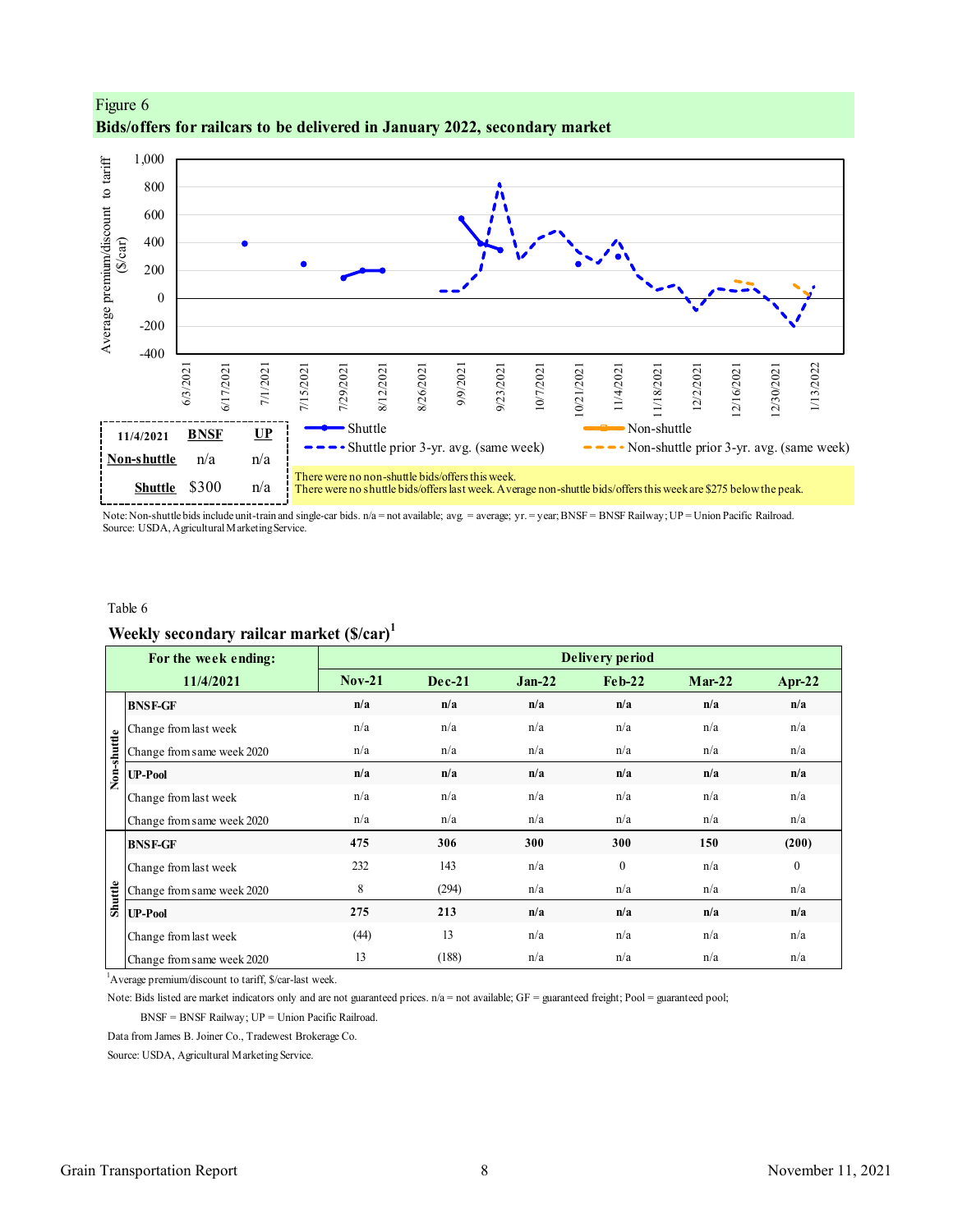The **tariff rail rate** is the base price of freight rail service. Together with **fuel surcharges** and any **auction and secondary rail** values, the tariff rail rate constitutes the full cost of shipping by rail. Typically, auction and secondary rail values are a small fraction of the full cost of shipping by rail relative to the tariff rate. However, during times of high rail demand or short supply, high auction and secondary rail values can exceed the cost of the tariff rate plus fuel surcharge.

#### Table 7

# **Tariff rail rates for unit and shuttle train shipments<sup>1</sup>**

|               |                            |                                 |          | Fuel      |                            |                     | Percent        |
|---------------|----------------------------|---------------------------------|----------|-----------|----------------------------|---------------------|----------------|
|               |                            |                                 | Tariff   | surcharge | Tariff plus surcharge per: |                     | change         |
| November 2021 | Origin region <sup>3</sup> | Destination region <sup>3</sup> | rate/car | per car   | metric ton                 | bushel <sup>2</sup> | $Y/Y^4$        |
| Unit train    |                            |                                 |          |           |                            |                     |                |
| Wheat         | Wichita, KS                | St. Louis, MO                   | \$3,695  | \$132     | \$38.00                    | \$1.03              | 3              |
|               | Grand Forks, ND            | Duluth-Superior, MN             | \$3,658  | \$0       | \$36.33                    | \$0.99              | $-13$          |
|               | Wichita, KS                | Los Angeles, CA                 | \$7,290  | \$0       | \$72.39                    | \$1.97              | 2              |
|               | Wichita, KS                | New Orleans, LA                 | \$4,525  | \$231     | \$47.23                    | \$1.29              | 4              |
|               | Sioux Falls, SD            | Galveston-Houston, TX           | \$7,026  | \$0       | \$69.77                    | \$1.90              | 3              |
|               | Colby, KS                  | Galveston-Houston, TX           | \$4,801  | \$254     | \$50.19                    | \$1.37              | 4              |
|               | Amarillo, TX               | Los Angeles, CA                 | \$5,121  | \$353     | \$54.36                    | \$1.48              | 5              |
| Corn          | Champaign-Urbana, IL       | New Orleans, LA                 | \$4,000  | \$262     | \$42.32                    | \$1.07              | 7              |
|               | Toledo, OH                 | Raleigh, NC                     | \$8,130  | \$0       | \$80.73                    | \$2.05              | 4              |
|               | Des Moines, IA             | Davenport, IA                   | \$2,505  | \$55      | \$25.43                    | \$0.65              | 4              |
|               | Indianapolis, IN           | Atlanta, GA                     | \$6,227  | \$0       | \$61.84                    | \$1.57              | 4              |
|               | Indianapolis, IN           | Knoxville, TN                   | \$5,247  | \$0       | \$52.11                    | \$1.32              | 4              |
|               | Des Moines, IA             | Little Rock, AR                 | \$4,000  | \$163     | \$41.34                    | \$1.05              | 6              |
|               | Des Moines, IA             | Los Angeles, CA                 | \$5,880  | \$474     | \$63.10                    | \$1.60              | 8              |
| Soybeans      | Minneapolis, MN            | New Orleans, LA                 | \$3,631  | \$342     | \$39.45                    | \$1.07              | 9              |
|               | Toledo, OH                 | Huntsville, AL                  | \$6,714  | \$0       | \$66.67                    | \$1.81              | $\overline{c}$ |
|               | Indianapolis, IN           | Raleigh, NC                     | \$7,422  | \$0       | \$73.70                    | \$2.01              | 4              |
|               | Indianapolis, IN           | Huntsville, AL                  | \$5,367  | $\$0$     | \$53.30                    | \$1.45              | 2              |
|               | Champaign-Urbana, IL       | New Orleans, LA                 | \$4,745  | \$262     | \$49.72                    | \$1.35              | 6              |
| Shuttle train |                            |                                 |          |           |                            |                     |                |
| Wheat         | Great Falls, MT            | Portland, OR                    | \$4,193  | \$0       | \$41.64                    | \$1.13              | 4              |
|               | Wichita, KS                | Galveston-Houston, TX           | \$4,411  | \$0       | \$43.80                    | \$1.19              | 4              |
|               | Chicago, IL                | Albany, NY                      | \$6,670  | \$0       | \$66.24                    | \$1.80              | $\mathfrak s$  |
|               | Grand Forks, ND            | Portland, OR                    | \$5,851  | \$0       | \$58.10                    | \$1.58              | $\mathfrak{Z}$ |
|               | Grand Forks, ND            | Galveston-Houston, TX           | \$5,721  | \$0       | \$56.81                    | \$1.55              | $-5$           |
|               | Colby, KS                  | Portland, OR                    | \$6,012  | \$416     | \$63.83                    | \$1.74              | 5              |
| Corn          | Minneapolis, MN            | Portland, OR                    | \$5,380  | \$0       | \$53.43                    | \$1.36              | 4              |
|               | Sioux Falls, SD            | Tacoma, WA                      | \$5,340  | \$0       | \$53.03                    | \$1.35              | 4              |
|               | Champaign-Urbana, IL       | New Orleans, LA                 | \$3,920  | \$262     | \$41.52                    | \$1.05              | 7              |
|               | Lincoln, NE                | Galveston-Houston, TX           | \$4,080  | \$0       | \$40.52                    | \$1.03              | 5              |
|               | Des Moines, IA             | Amarillo, TX                    | \$4,420  | \$205     | \$45.92                    | \$1.17              | 6              |
|               | Minneapolis, MN            | Tacoma, WA                      | \$5,380  | \$0       | \$53.43                    | \$1.36              | 4              |
|               | Council Bluffs, IA         | Stockton, CA                    | \$5,300  | $\$0$     | \$52.63                    | \$1.34              | 4              |
| Soybeans      | Sioux Falls, SD            | Tacoma, WA                      | \$6,050  | $\$0$     | \$60.08                    | \$1.64              | 3              |
|               | Minneapolis, MN            | Portland, OR                    | \$6,100  | \$0       | \$60.58                    | \$1.65              | 3              |
|               | Fargo, ND                  | Tacoma, WA                      | \$5,950  | \$0       | \$59.09                    | \$1.61              | 3              |
|               | Council Bluffs, IA         | New Orleans, LA                 | \$4,975  | \$302     | \$52.40                    | \$1.43              | 6              |
|               | Toledo, OH                 | Huntsville, AL                  | \$4,954  | \$0       | \$49.20                    | \$1.34              | $\bf{0}$       |
|               | Grand Island, NE           | Portland, OR                    | \$5,360  | \$426     | \$57.45                    | \$1.56              | 8              |

 $1A$  unit train refers to shipments of at least 25 cars. Shuttle train rates are generally available for qualified shipments of

75-120 cars that meet railroad efficiency requirements.

<sup>2</sup>Approximate load per car = 111 short tons (100.7 metric tons): corn 56 pounds per bushel (lbs/bu), wheat and soybeans 60 lbs/bu.

<sup>3</sup>Regional economic areas are defined by the Bureau of Economic Analysis (BEA).

 $4$ Percentage change year over year (Y/Y) calculated using tariff rate plus fuel surcharge.

Source: BNSF Railway, Canadian National Railway, CSX Transportation, and Union Pacific Railroad.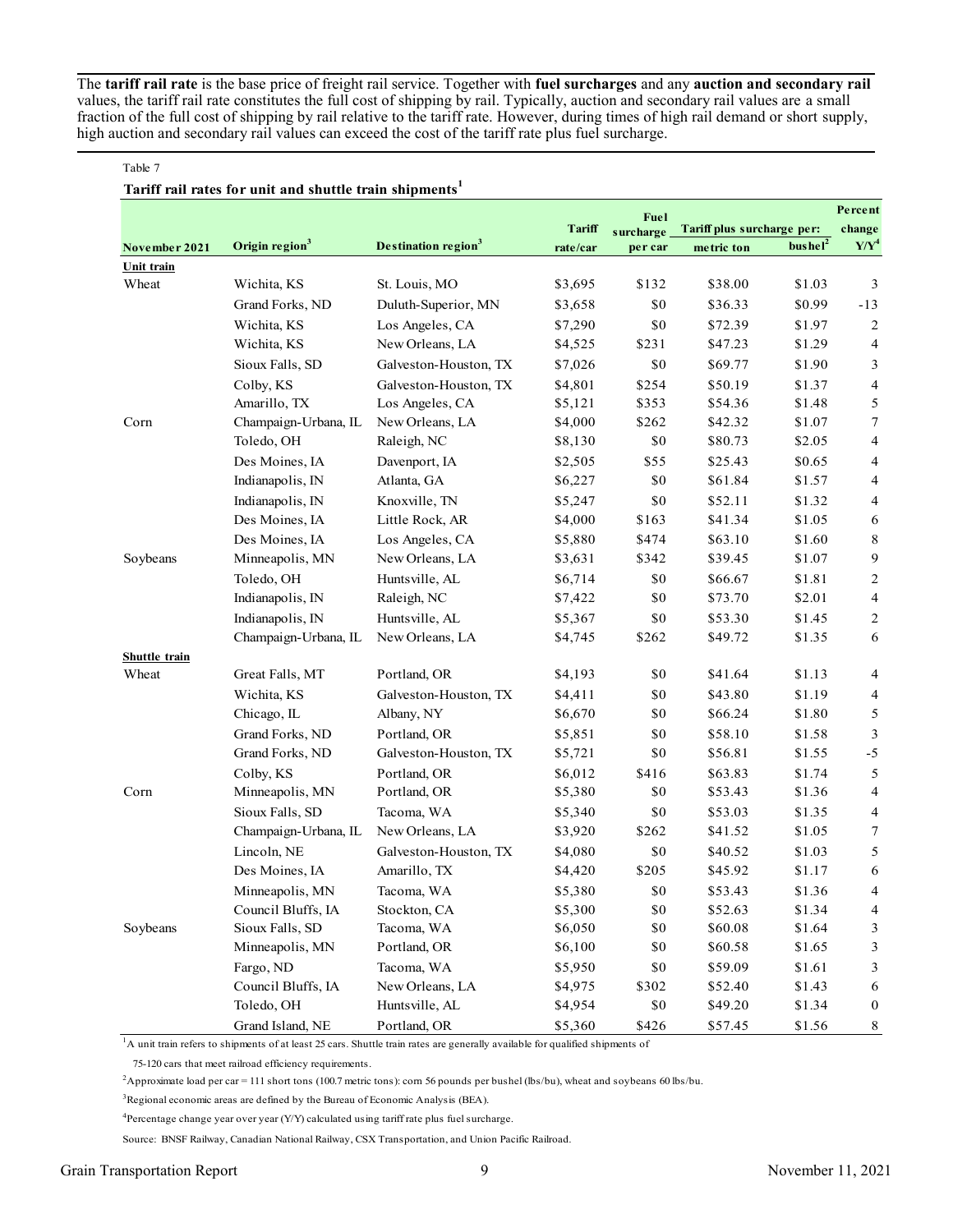|                  | Date: November 2021    |                           |                      | Fuel                 |                         | <b>Tariff rate plus</b> | Percent             |
|------------------|------------------------|---------------------------|----------------------|----------------------|-------------------------|-------------------------|---------------------|
|                  | Origin                 |                           | <b>Tariff rate</b>   | surcharge            |                         | fuel surcharge per:     | change <sup>4</sup> |
| <b>Commodity</b> | state                  | <b>Destination region</b> | per car <sup>1</sup> | per car <sup>2</sup> | metric ton <sup>3</sup> | bushel <sup>3</sup>     | Y/Y                 |
| Wheat            | MT                     | Chihuahua, CI             | \$7,699              | \$0                  | \$78.67                 | \$2.14                  | $\overline{4}$      |
|                  | OK                     | Cuautitlan, EM            | \$6,900              | \$181                | \$72.35                 | \$1.97                  | 5                   |
|                  | KS                     | Guadalajara, JA           | \$7,619              | \$711                | \$85.11                 | \$2.31                  | 6                   |
|                  | TX                     | Salinas Victoria, NL      | \$4,420              | \$111                | \$46.30                 | \$1.26                  | 4                   |
| Corn             | IA                     | Guadalajara, JA           | \$9,102              | \$632                | \$99.46                 | \$2.52                  | 6                   |
|                  | <b>SD</b>              | Celaya, GJ                | \$8,300              | \$0                  | \$84.81                 | \$2.15                  | 2                   |
|                  | $\rm NE$               | Queretaro, QA             | \$8,322              | \$384                | \$88.95                 | \$2.26                  | 4                   |
|                  | <b>SD</b>              | Salinas Victoria, NL      | \$6,905              | \$0                  | \$70.55                 | \$1.79                  | $\boldsymbol{0}$    |
|                  | MO                     | Tlalnepantla, EM          | \$7,687              | \$374                | \$82.37                 | \$2.09                  | 4                   |
|                  | SD <sub></sub>         | Torreon, CU               | \$7,825              | \$0                  | \$79.95                 | \$2.03                  | 2                   |
| Soybeans         | MO                     | Bojay (Tula), HG          | \$8,647              | \$588                | \$94.35                 | \$2.57                  | 5                   |
|                  | <b>NE</b>              | Guadalajara, JA           | \$9,207              | \$611                | \$100.31                | \$2.73                  | 4                   |
|                  | IA                     | El Castillo, JA           | \$9,510              | \$0                  | \$97.17                 | \$2.64                  |                     |
|                  | $\mathbf{K}\mathbf{S}$ | Torreon, CU               | \$8,109              | \$431                | \$87.26                 | \$2.37                  | 4                   |
| Sorghum          | <b>NE</b>              | Celaya, GJ                | \$7,932              | \$562                | \$86.79                 | \$2.20                  | 6                   |
|                  | <b>KS</b>              | Queretaro, QA             | \$8,108              | \$226                | \$85.15                 | \$2.16                  | 2                   |
|                  | NE                     | Salinas Victoria, NL      | \$6,713              | \$182                | \$70.44                 | \$1.79                  | $\overline{c}$      |
|                  | <b>NE</b>              | Torreon, CU               | \$7,225              | \$399                | \$77.90                 | \$1.98                  | 5                   |

Table 8 **Tariff rail rates for U.S. bulk grain shipments to Mexico**

<sup>1</sup>Rates are based upon published tariff rates for high-capacity shuttle trains. Shuttle trains are available for qualified

shipments of 75-110 cars that meet railroad efficiency requirements.

2 Fuel surcharge adjusted to reflect the change in Ferrocarril Mexicano, S.A. de C.V railroad fuel surcharge policy as of 10/01/2009.

<sup>3</sup>Approximate load per car = 97.87 metric tons: Corn & Sorghum 56 lbs/bu, Wheat & Soybeans 60 lbs/bu.

<sup>4</sup> Percentage change calculated using tariff rate plus fuel surchage;  $Y/Y = year$  over year.

Sources: BNSF Railway, Union Pacific Railroad, Kansas City Southern.

#### Figure 7

# **Railroad fuel surcharges, North American weighted average<sup>1</sup>**



<sup>1</sup> Weighted by each Class I railroad's proportion of grain traffic for the prior year.

\* Beginning January 2009, the Canadian Pacific fuel surcharge is computed by a monthly average of the bi-weekly fuel surcharge.

\*\*CSX strike price changed from \$2.00/gal. to \$3.75/gal. starting January 1, 2015.

Sources: BNSF Railway, Canadian National Railway, CSX Transportation, Canadian Pacific Railway, Union Pacific Railroad, Kansas City Southern Railway, Norfolk Southern Corporation.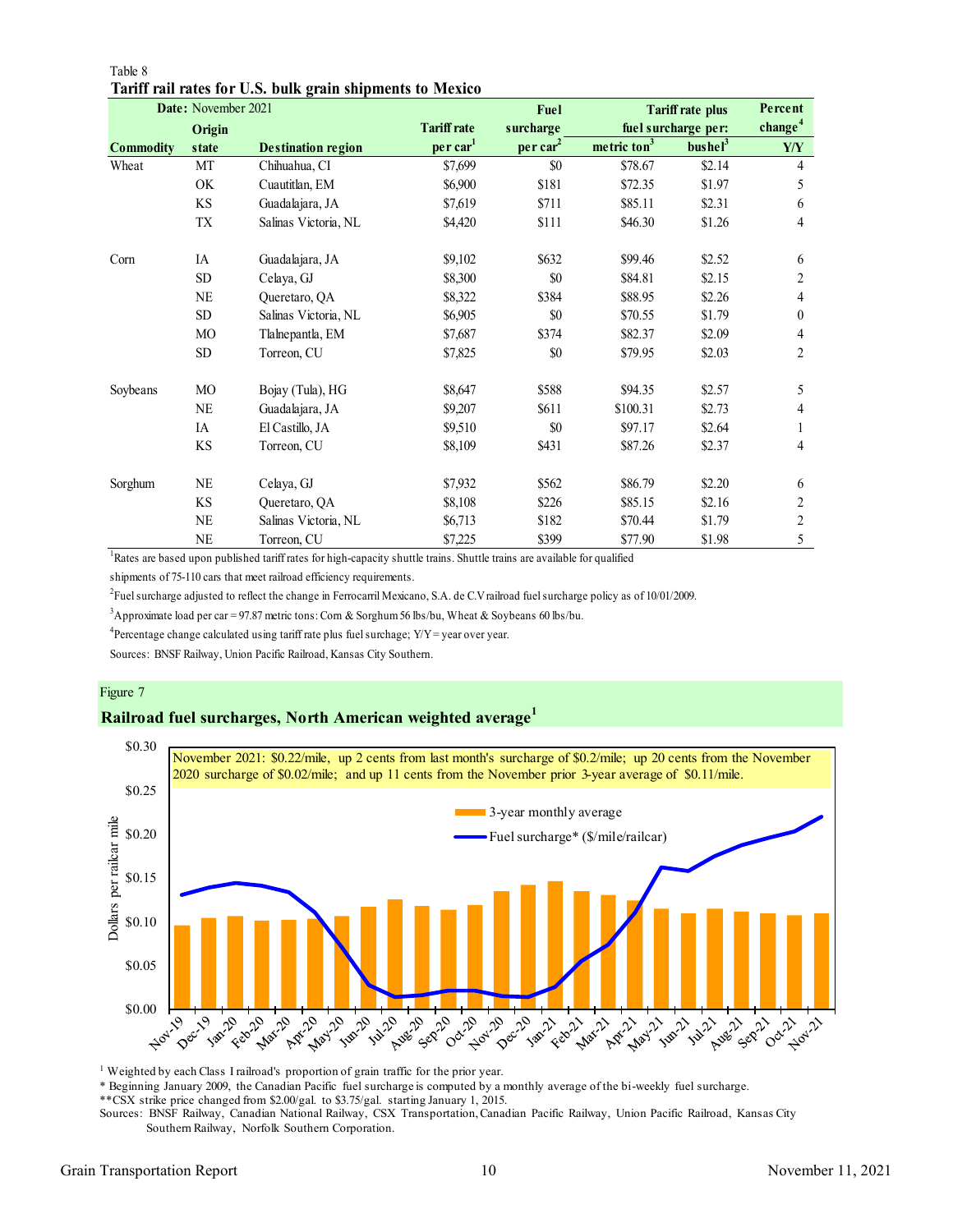# **Barge Transportation**

<span id="page-10-0"></span>Figure 8

**Illinois River barge freight rate1,2**



<sup>1</sup>Rate = percent of 1976 tariff benchmark index (1976 = 100 percent); <sup>2</sup>4 week moving average of the 3-year average. \*Source: USDA, Agricultural Marketing Service.

# Table 9 **Weekly barge freight rates: Southbound only**

|                   |                                           | Twin<br><b>Cities</b> | Mid-<br><b>Mississippi</b> | Lower<br><b>Illinois</b><br><b>River</b> |            | <b>St. Louis</b> Cincinnati | Lower<br>Ohio | Cairo-<br><b>Memphis</b> |
|-------------------|-------------------------------------------|-----------------------|----------------------------|------------------------------------------|------------|-----------------------------|---------------|--------------------------|
| Rate <sup>1</sup> | 11/9/2021                                 | 445                   | 500                        | 508                                      | 416        | 498                         | 498           | 390                      |
|                   | 11/2/2021                                 | 496                   | 488                        | 473                                      | 404        | 481                         | 481           | 359                      |
| \$/ton            | 11/9/2021                                 | 27.55                 | 26.60                      | 23.57                                    | 16.60      | 23.36                       | 20.12         | 12.25                    |
|                   | 11/2/2021                                 | 30.70                 | 25.96                      | 21.95                                    | 16.12      | 22.56                       | 19.43         | 11.27                    |
|                   | Current week % change from the same week: |                       |                            |                                          |            |                             |               |                          |
|                   | Last year                                 | $-33$                 | $-28$                      | $-24$                                    | $-38$      | $-32$                       | $-32$         | $-43$                    |
|                   | $3$ -year avg. $2$                        | $-12$                 | 4                          | 28                                       | 10         | 25                          | 25            | 8                        |
| Rate <sup>1</sup> | December<br>February                      |                       |                            | 414<br>421                               | 325<br>302 | 352<br>330                  | 352<br>330    | 294<br>276               |

Source: USDA, Agricultural Marketing Service. <sup>1</sup>Rate = percent of 1976 tariff benchmark index (1976 = 100 percent); <sup>2</sup>4-week moving average; ton = 2,000 pounds; "-" not available due to lock closure.

# **Figure 9 Benchmark tariff rates**

**Calculating barge rate per ton:** (Rate \* 1976 tariff benchmark rate per ton)/100

Select applicable index from market quotes are included in tables on this page. The 1976 benchmark rates per ton are provided in map.

*Map Credit: USDA, Agricultural Marketing Service* 

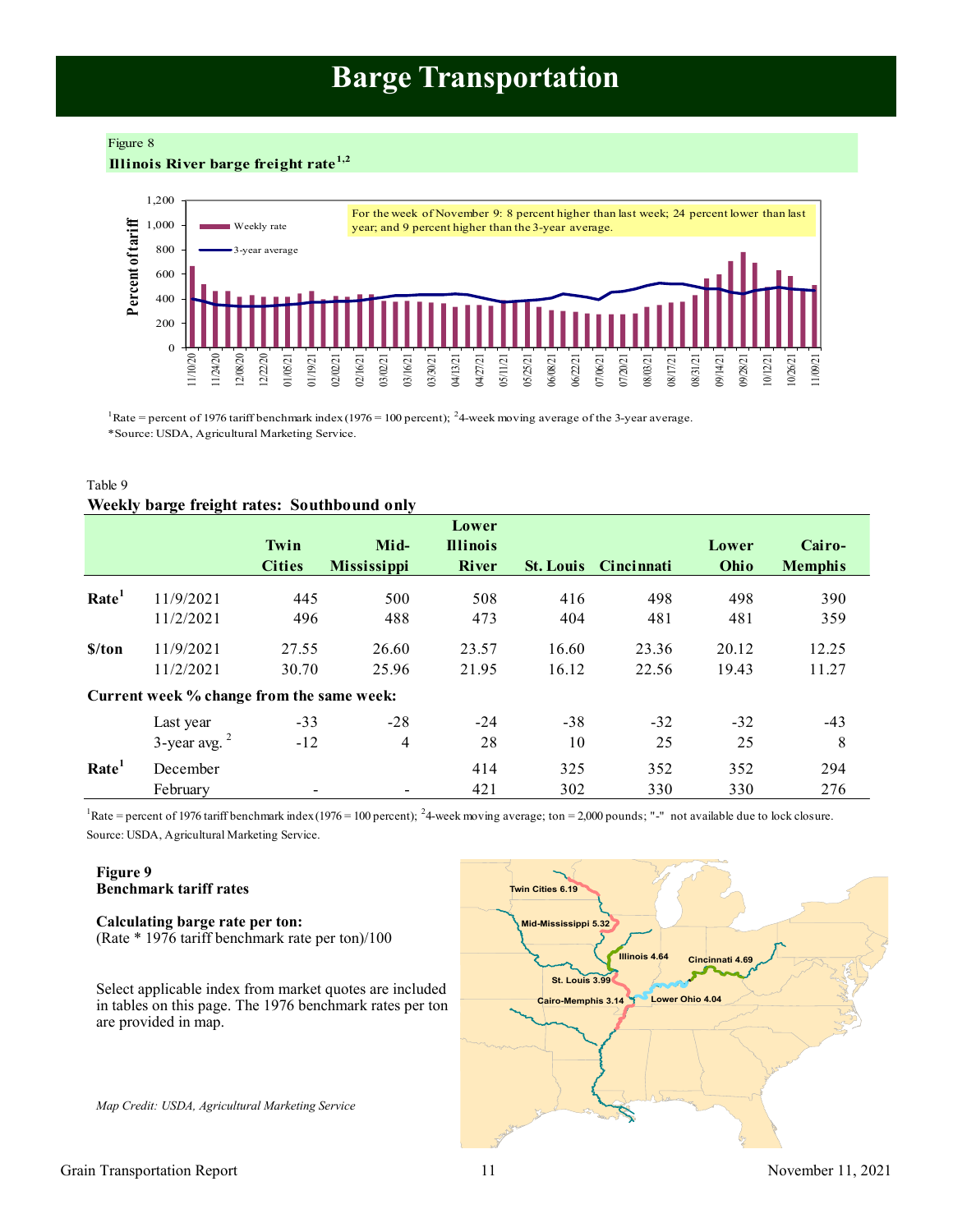# <span id="page-11-0"></span>Figure 10 **Barge movements on the Mississippi River<sup>1</sup> (Locks 27 - Granite City, IL)**



<sup>1</sup> The 3-year average is a 4-week moving average.

Source: U.S. Army Corps of Engineers.

#### Table 10

### **Barge grain movements (1,000 tons)**

| For the week ending 11/06/2021    | Corn     | Wheat          | <b>Soybe ans</b> | Other        | <b>Total</b> |
|-----------------------------------|----------|----------------|------------------|--------------|--------------|
| <b>Mississippi River</b>          |          |                |                  |              |              |
| Rock Island, IL (L15)             | 31       | $\overline{c}$ | 101              | $\mathbf{0}$ | 134          |
| Winfield, MO (L25)                | 84       | $\theta$       | 179              | $\Omega$     | 262          |
| Alton, IL (L26)                   | 104      | $\theta$       | 213              | $\theta$     | 317          |
| Granite City, IL (L27)            | 117      | $\theta$       | 243              | $\theta$     | 360          |
| <b>Illinois River (La Grange)</b> | 27       | $\theta$       | 5                | $\theta$     | 32           |
| <b>Ohio River (Olmsted)</b>       | 121      | 5              | 85               | $\theta$     | 212          |
| <b>Arkansas River (L1)</b>        | $\theta$ | 4              | 36               | $\theta$     | 40           |
| Weekly total - 2021               | 238      | 10             | 365              | $\Omega$     | 612          |
| Weekly total - 2020               | 332      | 12             | 616              |              | 960          |
| $2021$ YTD <sup>1</sup>           | 20,728   | 1,502          | 8,132            | 245          | 30,607       |
| $2020$ YTD <sup>1</sup>           | 15,214   | 1,633          | 14,053           | 172          | 31,072       |
| 2021 as % of 2020 YTD             | 136      | 92             | 58               | 142          | 99           |
| Last 4 weeks as % of $2020^2$     | 88       | 53             | 59               | 26           | 68           |
| Total 2020                        | 18,942   | 1,765          | 19,205           | 237          | 40,149       |

<sup>1</sup> Weekly total, YTD (year-to-date), and calendar year total include MI/27, OH/Olmsted, and AR/1; Other refers to oats, barley, sorghum, and rye.

Total may not add exactly due to rounding..

<sup>2</sup> As a percent of same period in 2020.

Note: L (as in "L15") refers to a lock, locks, or locks and dam facility.

Source: U.S. Army Corps of Engineers.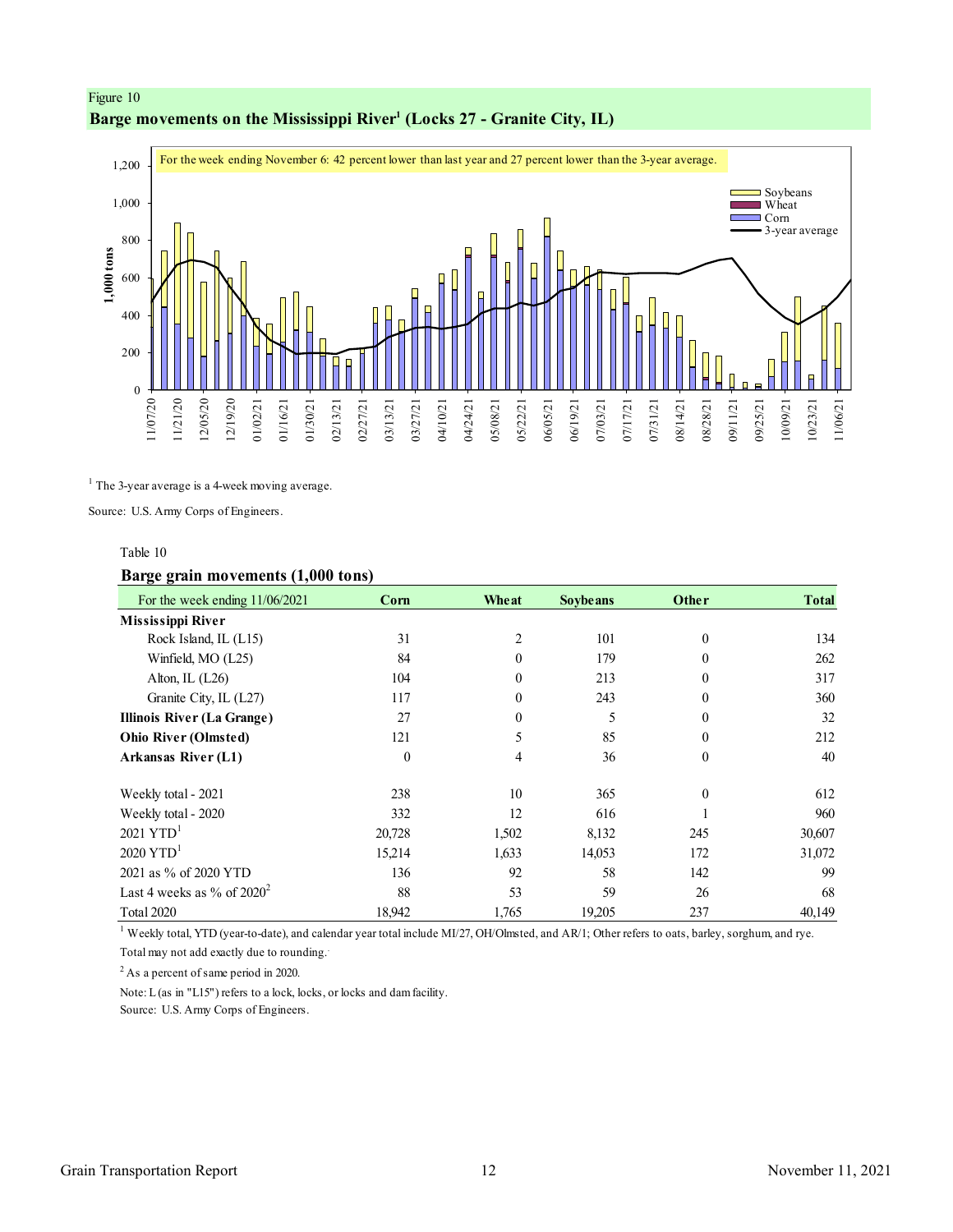<span id="page-12-0"></span>Figure 11 **Upbound empty barges transiting Mississippi River Locks 27, Arkansas River Lock and Dam 1, and Ohio River Olmsted Locks and Dam**



Source: U.S. Army Corps of Engineers.



# **Grain barges for export in New Orleans region**

Note: Olmsted = Olmsted Locks and Dam.

Source: U.S. Army Corps of Engineers and USDA, Agricultural Marketing Service.

Figure 12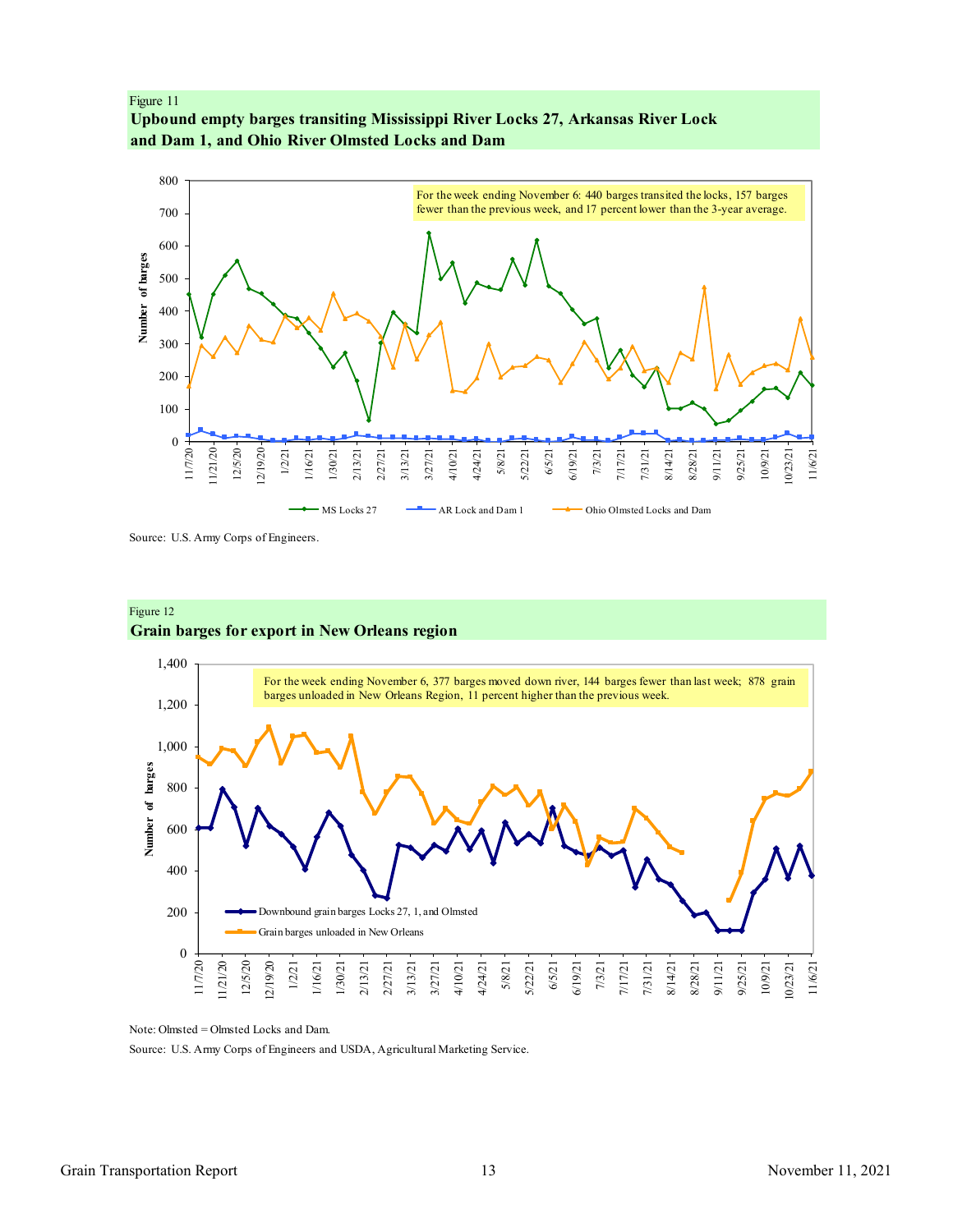<span id="page-13-1"></span><span id="page-13-0"></span>The **weekly diesel price** provides a proxy for trends in U.S. truck rates as diesel fuel is a significant expense for truck grain movements.

|             |                            |       | <b>Change from</b> |          |  |
|-------------|----------------------------|-------|--------------------|----------|--|
| Region      | Location                   | Price | Week ago           | Year ago |  |
| I           | <b>East Coast</b>          | 3.712 | $-0.005$           | 1.262    |  |
|             | New England                | 3.656 | 0.005              | 1.102    |  |
|             | Central Atlantic           | 3.858 | $-0.004$           | 1.213    |  |
|             | Lower Atlantic             | 3.624 | $-0.007$           | 1.328    |  |
| $_{\rm II}$ | Midwest                    | 3.633 | $-0.006$           | 1.372    |  |
| Ш           | <b>Gulf</b> Coast          | 3.482 | $-0.004$           | 1.350    |  |
| IV          | Rocky Mountain             | 3.833 | 0.019              | 1.461    |  |
| V           | <b>West Coast</b>          | 4.371 | 0.047              | 1.434    |  |
|             | West Coast less California | 3.974 | 0.042              | 1.402    |  |
|             | California                 | 4.701 | 0.050              | 1.464    |  |
| Total       | <b>United States</b>       | 3.730 | 0.003              | 1.347    |  |

<sup>1</sup>Diesel fuel prices include all taxes. Prices represent an average of all types of diesel fuel.

Source: U.S. Department of Energy, Energy Information Administration.



Source: U.S. Department of Energy, Energy Information Administration, Retail On-Highway Diesel Prices.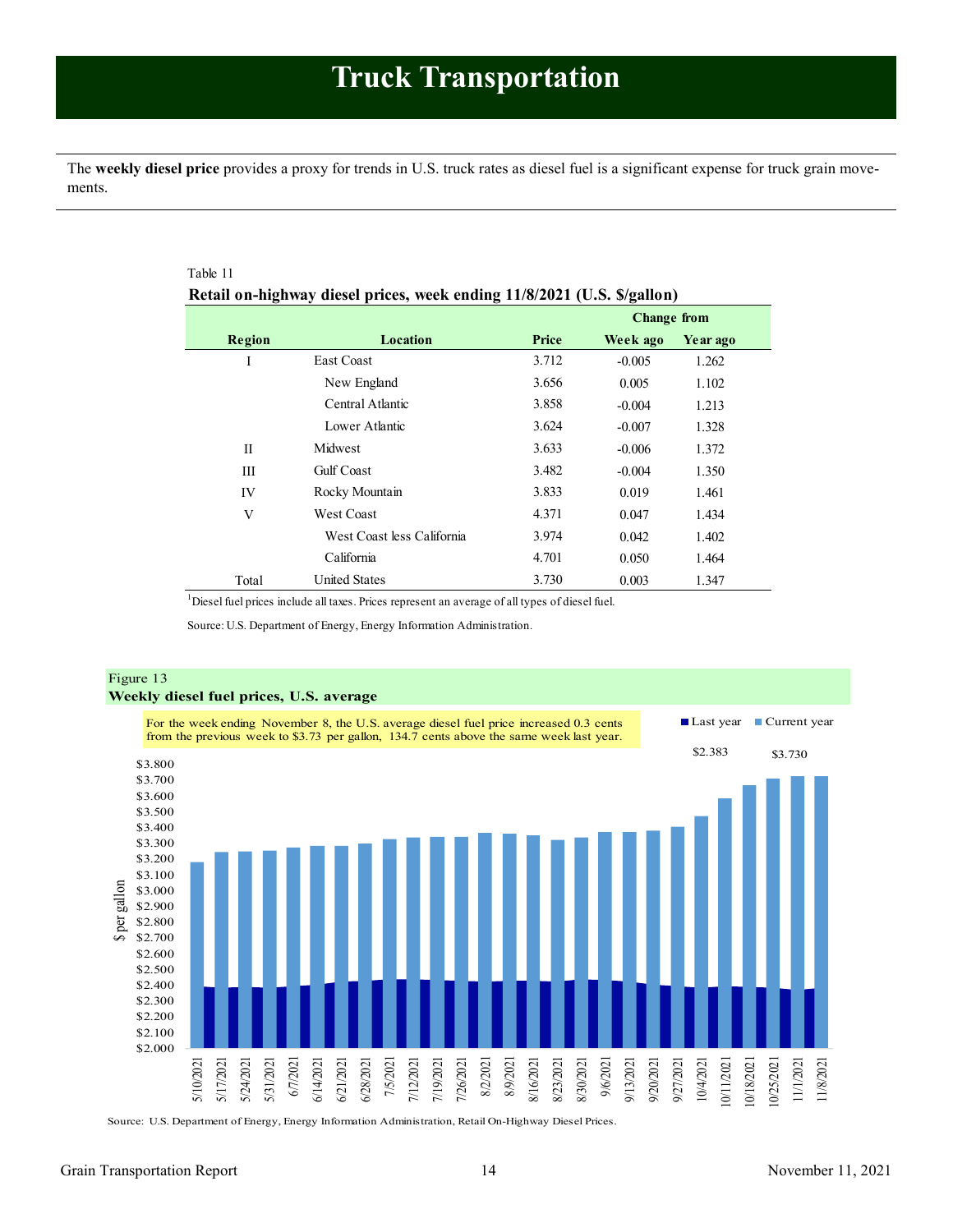# **Grain Exports**

# <span id="page-14-1"></span><span id="page-14-0"></span>Table 12

# **U.S. export balances and cumulative exports (1,000 metric tons)**

|                                                | <b>Wheat</b> |            |            |            |            |           | Corn   | <b>Soybe ans</b> | <b>Total</b> |
|------------------------------------------------|--------------|------------|------------|------------|------------|-----------|--------|------------------|--------------|
| For the week ending                            | <b>HRW</b>   | <b>SRW</b> | <b>HRS</b> | <b>SWW</b> | <b>DUR</b> | All wheat |        |                  |              |
| Export balances <sup>1</sup>                   |              |            |            |            |            |           |        |                  |              |
| 10/28/2021                                     | 1,887        | 600        | 1,025      | 729        | 72         | 4,314     | 25,115 | 21,423           | 50,851       |
| This week year ago                             | 1,633        | 419        | 1,617      | 1,936      | 201        | 5,806     | 26,335 | 31,853           | 63,994       |
| Cumulative exports-marketing year <sup>2</sup> |              |            |            |            |            |           |        |                  |              |
| 2021/22 YTD                                    | 3,273        | 1,308      | 2,428      | 1,608      | 77         | 8,694     | 5,894  | 10,893           | 25,480       |
| 2020/21 YTD                                    | 4,484        | 938        | 3,109      | 2,081      | 340        | 10,951    | 6,854  | 16,579           | 34,384       |
| YTD 2021/22 as % of 2020/21                    | 73           | 140        | 78         | 77         | 23         | 79        | 86     | 66               | 74           |
| Last 4 wks. as % of same period $2020/21*$     | 104          | 145        | 62         | 34         | 31         | 69        | 93     | 70               | 80           |
| Total 2020/21                                  | 8,331        | 1,744      | 7,337      | 6,281      | 654        | 24,347    | 66,702 | 60,287           | 151,336      |
| Total 2019/20                                  | 9,526        | 2,318      | 6,960      | 4,751      | 922        | 24,477    | 42,622 | 43,994           | 111,094      |

<sup>1</sup> Current unshipped (outstanding) export sales to date.

 $2^2$  Shipped export sales to date; 2021/22 marketing year now in effect for wheat, corn and soybeans.

Note: marketing year: wheat = 6/01-5/31, corn and soybeans = 9/01-8/31. YTD = year-to-date; wks. = weeks; HRW= hard red winter; SRW = soft red winter;

HRS= hard red spring; SWW= soft white wheat; DUR= durum.

Source: USDA, Foreign Agricultural Service.

#### Table 13

# **Top 5 importers<sup>1</sup> of U.S. corn**

| Table 13                                  |              |                                |              |                      |
|-------------------------------------------|--------------|--------------------------------|--------------|----------------------|
| Top 5 importers <sup>1</sup> of U.S. corn |              |                                |              |                      |
| For the week ending 10/28/2021            |              | Total commitments <sup>2</sup> | % change     | Exports <sup>3</sup> |
|                                           | 2021/22      | 2020/21                        | current MY   | $3-yr$ . avg.        |
|                                           | current MY   | last MY                        | from last MY | 2019-21              |
|                                           | $1,000$ mt - |                                |              |                      |
| Mexico                                    | 8,612        | 6,819                          | 26           | 14,817               |
| Japan                                     | 2,491        | 4,501                          | (45)         | 11,082               |
| China                                     | 11,925       | 10,763                         | 11           | 7,920                |
| Columbia                                  | 1,380        | 1,572                          | (12)         | 4,491                |
| Korea                                     | 72           | 472                            | (85)         | 3,302                |
| Top 5 importers                           | 24,481       | 24,127                         | 1            | 41,613               |
| Total U.S. corn export sales              | 31,009       | 33,189                         | (7)          | 53,145               |
| % of projected exports                    | 49%          | 47%                            |              |                      |
| Change from prior week <sup>2</sup>       | 1,224        | 2,611                          |              |                      |
| Top 5 importers' share of U.S. corn       |              |                                |              |                      |
| export sales                              | 79%          | 73%                            |              | 78%                  |
| <b>USDA</b> forecast November 2021        | 63,613       | 70,051                         | (9)          |                      |
| Corn use for ethanol USDA forecast,       |              |                                |              |                      |
| November 2021                             | 133,350      | 127,711                        | 4            |                      |

 ${}^{1}$ Based on USDA, Foreign Agricultural Service (FAS) marketing year ranking reports for 2020/21; marketing year (MY) = Sep 1 - Aug 31.

<sup>2</sup>Cumulative exports (shipped) + outstanding sales (unshipped), FAS weekly export sales report, or export sales query. Total commitments change (net sales)

<sup>3</sup>FAS marketing year ranking reports (carryover plus accumulated export); yr. = year; avg. = average. from prior week could include revisions from previous week's outstanding sales or accumulated sales.

Note: A red number in parentheses indicates a negative number; mt = metric ton.

Source: USDA, Foreign Agricultural Service.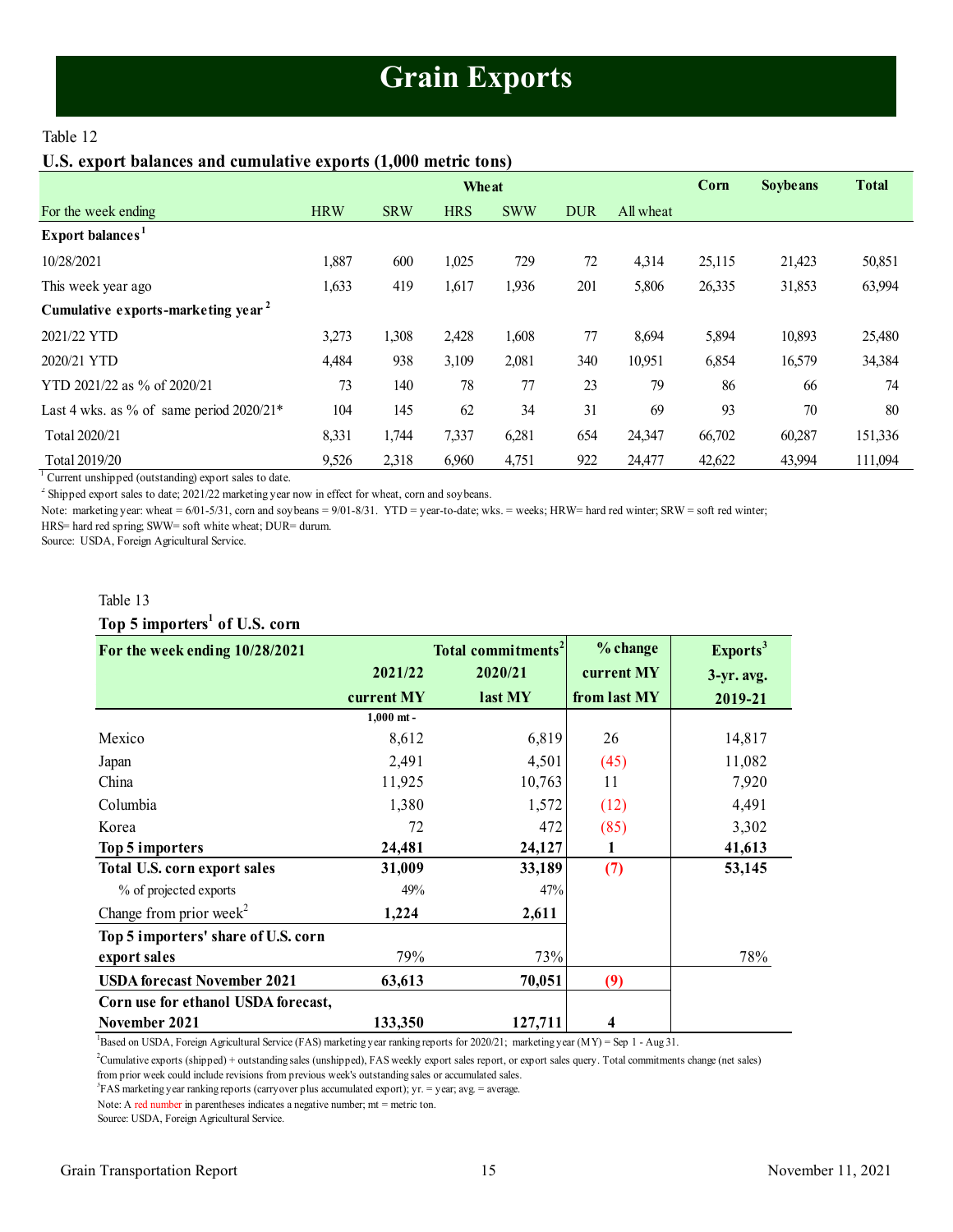#### Table 14

# **Top 5 importers<sup>1</sup> of U.S. soybeans**

<span id="page-15-0"></span>

| Table 14                                      |                                |         |              |                      |  |  |  |
|-----------------------------------------------|--------------------------------|---------|--------------|----------------------|--|--|--|
| Top 5 importers <sup>1</sup> of U.S. soybeans |                                |         |              |                      |  |  |  |
| For the week ending 10/28/2021                | Total commitments <sup>2</sup> |         | % change     | Exports <sup>3</sup> |  |  |  |
|                                               | 2021/22                        | 2020/21 | current MY   | $3-yr$ . avg.        |  |  |  |
|                                               | current MY                     | last MY | from last MY | 2018-20              |  |  |  |
|                                               |                                |         |              | $-1,000$ mt -        |  |  |  |
| China                                         | 17,252                         | 26,807  | (36)         | 21,666               |  |  |  |
| Mexico                                        | 2,218                          | 2,701   | (18)         | 4,754                |  |  |  |
| Egypt                                         | 984                            | 1,316   | (25)         | 3,093                |  |  |  |
| Indonesia                                     | 380                            | 743     | (49)         | 2,325                |  |  |  |
| Japan                                         | 780                            | 774     | 1            | 2,275                |  |  |  |
| Top 5 importers                               | 21,615                         | 32,340  | (33)         | 34,113               |  |  |  |
| Total U.S. soybean export sales               | 32,315                         | 48,432  | (33)         | 50,758               |  |  |  |
| % of projected exports                        | 58%                            | 78%     |              |                      |  |  |  |
| change from prior week <sup>2</sup>           | 1,864                          | 1,531   |              |                      |  |  |  |
| Top 5 importers' share of U.S.                |                                |         |              |                      |  |  |  |
| soybean export sales                          | 67%                            | 67%     |              | 67%                  |  |  |  |
| <b>USDA forecast, November 2021</b>           | 55,858                         | 61,717  | (9)          |                      |  |  |  |

<sup>1</sup>Based on USDA, Foreign Agricultural Service (FAS) marketing year ranking reports for 2020/21; marketing year (MY) = Sep 1 - Aug 31.  ${}^{3}$ FAS marketing year ranking reports (carryover plus accumulated export); yr. = year; avg. = average. <sup>2</sup>Cumulative exports (shipped) + outstanding sales (unshipped), FAS weekly export sales report, or export sales query. The total commitments change (net sales) from prior week could include revisions from previous week's outstanding sales and/or accumulated sales.

Note: A red number in parentheses indicates a negative number; mt = metric ton.

Source: USDA, Foreign Agricultural Service.

#### Table 15

# **Top 10 importers<sup>1</sup> of all U.S. wheat**

| Table 15                                        |                       |                                                            |                                        |                                               |  |  |  |
|-------------------------------------------------|-----------------------|------------------------------------------------------------|----------------------------------------|-----------------------------------------------|--|--|--|
| Top 10 importers <sup>1</sup> of all U.S. wheat |                       |                                                            |                                        |                                               |  |  |  |
| For the week ending 10/28/2021                  | 2021/22<br>current MY | <b>Total Commitments<sup>2</sup></b><br>2020/21<br>last MY | % change<br>current MY<br>from last MY | Exports <sup>3</sup><br>3-yr. avg.<br>2018-20 |  |  |  |
|                                                 |                       | $1,000$ mt -                                               |                                        | $-1,000$ mt -                                 |  |  |  |
| Mexico                                          | 2,355                 | 2,266                                                      | 4                                      | 3,388                                         |  |  |  |
| Philippines                                     | 1,887                 | 2,347                                                      | (20)                                   | 3,121                                         |  |  |  |
| Japan                                           | 1,303                 | 1,515                                                      | (14)                                   | 2,567                                         |  |  |  |
| Korea                                           | 818                   | 1,139                                                      | (28)                                   | 1,501                                         |  |  |  |
| Nigeria                                         | 1,410                 | 791                                                        | 78                                     | 1,490                                         |  |  |  |
| China                                           | 848                   | 1,598                                                      | (47)                                   | 1,268                                         |  |  |  |
| Taiwan                                          | 549                   | 766                                                        | (28)                                   | 1,187                                         |  |  |  |
| Indonesia                                       | 59                    | 610                                                        | (90)                                   | 1,131                                         |  |  |  |
| Thailand                                        | 371                   | 495                                                        | (25)                                   | 768                                           |  |  |  |
| Italy                                           | 154                   | 481                                                        | (68)                                   | 681                                           |  |  |  |
| Top 10 importers                                | 9,754                 | 12,007                                                     | (19)                                   | 17,102                                        |  |  |  |
| Total U.S. wheat export sales                   | 13,007                | 16,757                                                     | (22)                                   | 24,617                                        |  |  |  |
| % of projected exports                          | 56%                   | 62%                                                        |                                        |                                               |  |  |  |
| change from prior week <sup>2</sup>             | 400                   | 597                                                        |                                        |                                               |  |  |  |
| Top 10 importers' share of U.S.                 |                       |                                                            |                                        |                                               |  |  |  |
| wheat export sales                              | 75%                   | 72%                                                        |                                        | 69%                                           |  |  |  |
| <b>USDA</b> forecast, November 2021             | 23,433                | 27,030                                                     | (13)                                   |                                               |  |  |  |

<sup>1</sup> Based on USDA, Foreign Agricultural Service( FAS) marketing year ranking reports for 2020/21; Marketing year (MY) = Jun 1 - May 31.

 $2$ Cumulative exports (shipped) + outstanding sales (unshipped), FAS weekly export sales report, or export sales query. The total commitments change (net sales) from prior week could include revisions from the previous week's outstanding and/or accumulated sales.

<sup>3</sup> FAS marketing year final reports (carryover plus accumulated export); yr. = year; avg. = average.

Note: A red number in parentheses indicates a negative number.

Source: USDA, Foreign Agricultural Service.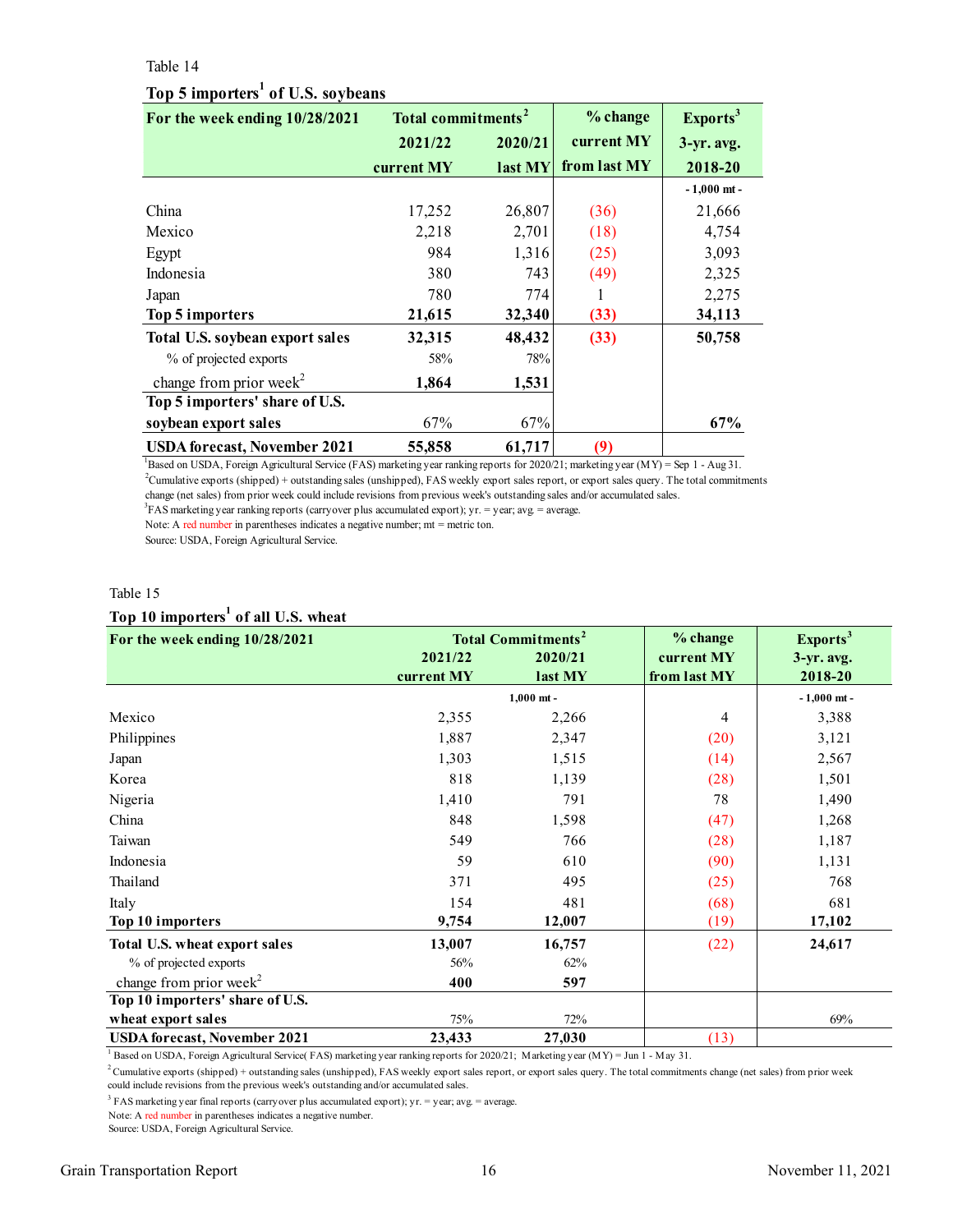# **Grain inspections for export by U.S. port region (1,000 metric tons)**

|                          | For the week ending                                                                                     | <b>Previous</b>  | <b>Current week</b> |           |           | 2021 YTD as   | Last 4-weeks as % of: |                  |             |
|--------------------------|---------------------------------------------------------------------------------------------------------|------------------|---------------------|-----------|-----------|---------------|-----------------------|------------------|-------------|
| Port regions             | 11/04/21                                                                                                | week*            | as % of previous    | 2021 YTD* | 2020 YTD* | % of 2020 YTD | Last year             | Prior 3-yr. avg. | 2020 total* |
| <b>Pacific Northwest</b> |                                                                                                         |                  |                     |           |           |               |                       |                  |             |
| Wheat                    | 60                                                                                                      | $29$             | 209                 | 12,223    | 13,732    | 89            | $26\,$                | 21               | 15,966      |
| Corn                     | $\boldsymbol{0}$                                                                                        | $\boldsymbol{0}$ | n/a                 | 12,369    | 8,453     | 146           | $\boldsymbol{0}$      | $\boldsymbol{0}$ | 9,969       |
| Soybeans                 | 994                                                                                                     | 915              | 109                 | 9,366     | 9,505     | 99            | 112                   | 202              | 14,028      |
| <b>Total</b>             | 1,055                                                                                                   | 944              | 112                 | 33,958    | 31,689    | 107           | 92                    | 127              | 39,963      |
| Mississippi Gulf         |                                                                                                         |                  |                     |           |           |               |                       |                  |             |
| Wheat                    | 108                                                                                                     | 68               | 159                 | 2,918     | 3,239     | $90\,$        | 309                   | 138              | 3,422       |
| Corn                     | 366                                                                                                     | 425              | 86                  | 34,775    | 24,589    | 141           | 98                    | 110              | 28,781      |
| Soybeans                 | 1,241                                                                                                   | 1,242            | 100                 | 17,827    | 26,740    | 67            | $90\,$                | 114              | 38,013      |
| <b>Total</b>             | 1,715                                                                                                   | 1,735            | 99                  | 55,519    | 54,568    | 102           | 95                    | 114              | 70,215      |
| <b>Texas Gulf</b>        |                                                                                                         |                  |                     |           |           |               |                       |                  |             |
| Wheat                    | $\boldsymbol{0}$                                                                                        | 6                | $\boldsymbol{0}$    | 3,423     | 3,974     | 86            | $26\,$                | 21               | 4,248       |
| Corn                     | $\boldsymbol{0}$                                                                                        | $\boldsymbol{0}$ | n/a                 | 506       | 650       | $78\,$        | $\,$                  | 11               | 723         |
| Soybeans                 | 168                                                                                                     | 119              | 141                 | 1,301     | 1,159     | 112           | 96                    | 288              | 2,098       |
| <b>Total</b>             | 168                                                                                                     | 125              | 134                 | 5,230     | 5,783     | 90            | 74                    | 131              | 7,068       |
| <b>Interior</b>          |                                                                                                         |                  |                     |           |           |               |                       |                  |             |
| Wheat                    | 52                                                                                                      | 35               | 149                 | 2,584     | 1,843     | 140           | 85                    | 98               | 2,263       |
| Corn                     | 187                                                                                                     | 221              | 85                  | 8,366     | 7,321     | 114           | 125                   | 120              | 8,683       |
| Soybeans                 | 178                                                                                                     | 240              | 74                  | 5,261     | 5,939     | $89$          | 104                   | 116              | 7,274       |
| <b>Total</b>             | 417                                                                                                     | 496              | 84                  | 16,211    | 15,103    | 107           | 110                   | 116              | 18,220      |
| <b>Great Lakes</b>       |                                                                                                         |                  |                     |           |           |               |                       |                  |             |
| Wheat                    | 24                                                                                                      | $\boldsymbol{0}$ | n/a                 | 395       | 709       | 56            | 202                   | 98               | 891         |
| Corn                     | $\boldsymbol{0}$                                                                                        | $\boldsymbol{0}$ | n/a                 | 94        | 61        | 153           | $\boldsymbol{0}$      | $\boldsymbol{0}$ | 111         |
| Soybeans                 | 12                                                                                                      | 93               | 13                  | 300       | 685       | 44            | 76                    | 115              | 1,111       |
| <b>Total</b>             | 36                                                                                                      | 93               | 38                  | 789       | 1,456     | 54            | 85                    | 100              | 2,113       |
| <b>Atlantic</b>          |                                                                                                         |                  |                     |           |           |               |                       |                  |             |
| Wheat                    | $\boldsymbol{0}$                                                                                        | $\boldsymbol{0}$ | n/a                 | 125       | 34        | 364           | $\boldsymbol{0}$      | $\boldsymbol{0}$ | 65          |
| Corn                     | $\boldsymbol{0}$                                                                                        | 13               | 0                   | 81        | 33        | 245           | 334                   | 314              | 33          |
| Soybeans                 | 138                                                                                                     | 73               | 188                 | 1,490     | 1,069     | 139           | 103                   | 175              | 1,870       |
| Total                    | 138                                                                                                     | 86               | 159                 | 1,695     | 1,137     | 149           | 106                   | 179              | 1,968       |
| U.S. total from ports*   |                                                                                                         |                  |                     |           |           |               |                       |                  |             |
| Wheat                    | 244                                                                                                     | 138              | 177                 | 21,667    | 23,531    | 92            | 56                    | 44               | 26,854      |
| Corn                     | 553                                                                                                     | 659              | 84                  | 56,190    | 41,107    | 137           | 97                    | 98               | 48,301      |
| Soybeans                 | 2,731                                                                                                   | 2,683            | 102                 | 35,545    | 45,098    | 79            | 99                    | 145              | 64,394      |
| <b>Total</b>             | 3,528                                                                                                   | 3,480            | 101                 | 113,402   | 109,736   | 103           | 94                    | 119              | 139,548     |
|                          | *Data includes revisions from prior weeks; some regional totals may not add exactly due to rounding.    |                  |                     |           |           |               |                       |                  |             |
|                          | Source: USDA, Federal Grain Inspection Service; YTD= year-to-date; $n/a$ = not applicable or no change. |                  |                     |           |           |               |                       |                  |             |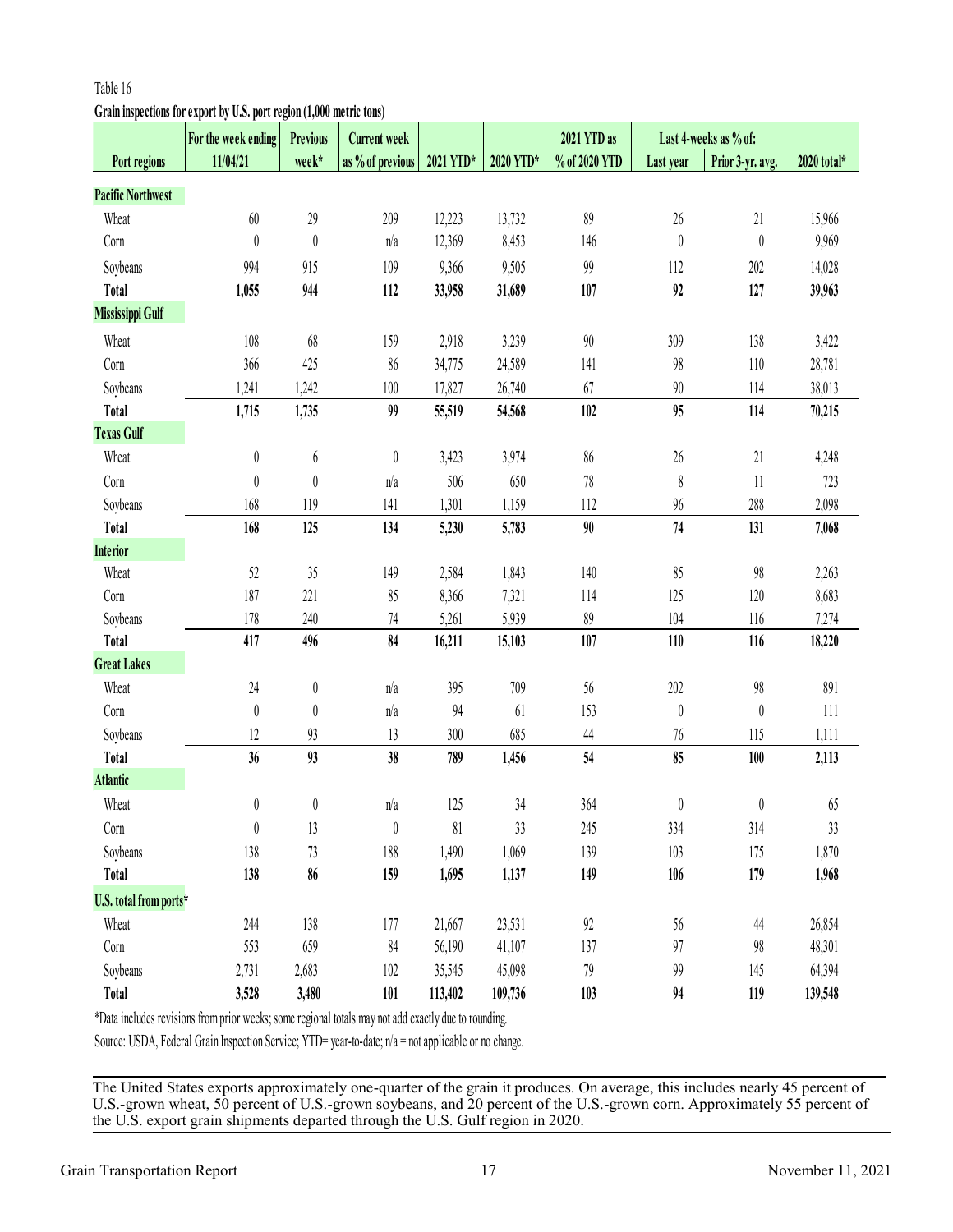

# Figure 14 **U.S. grain inspected for export (wheat, corn, and soybeans)**

Note: 3-year average consists of 4-week running average.

Source: USDA, Federal Grain Inspection Service.





Source: USDA, Federal Grain Inspection Service.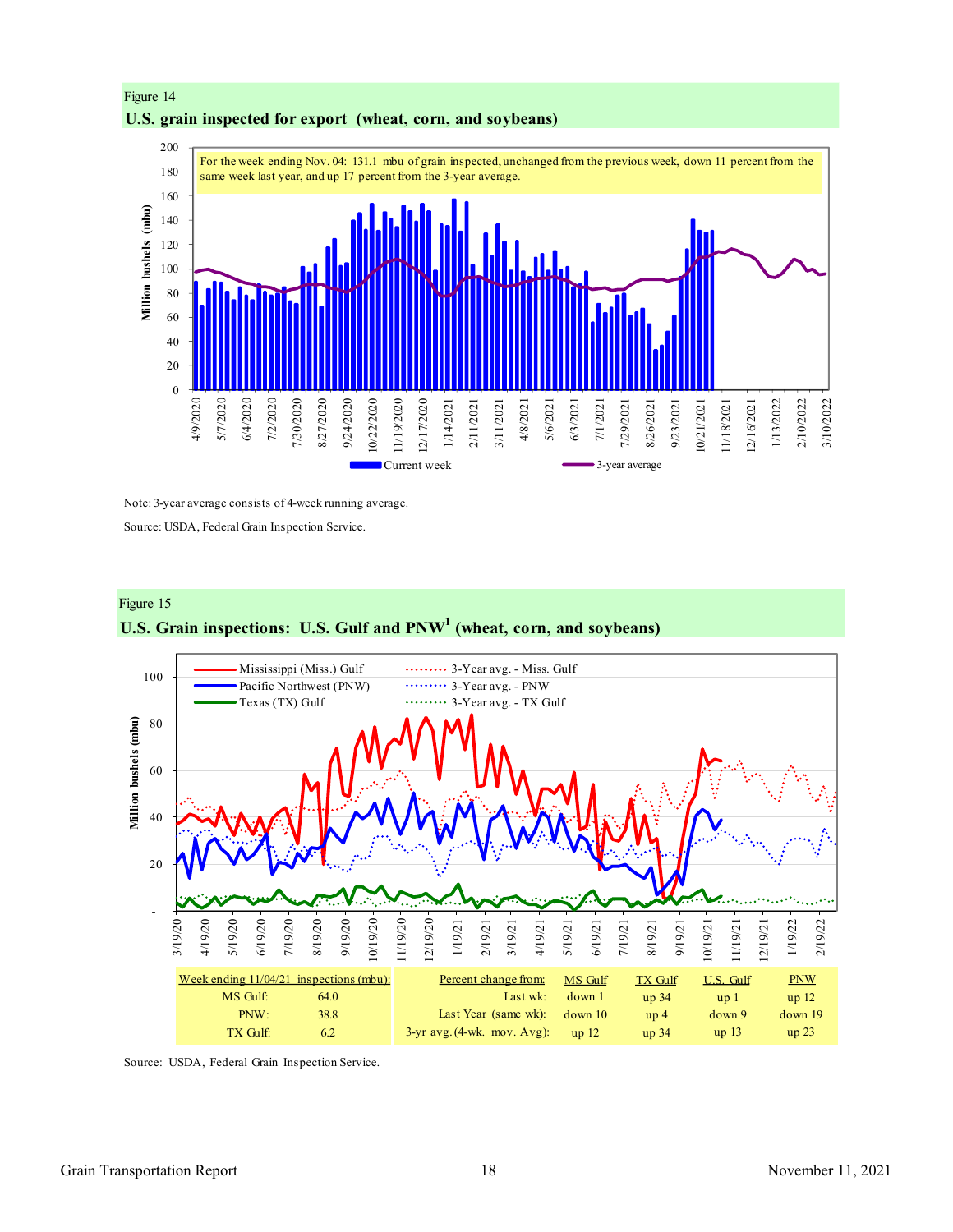# <span id="page-18-1"></span><span id="page-18-0"></span>Table 17

### **Weekly port region grain ocean vessel activity (number of vessels)**

|              |         |        |            | Pacific          |
|--------------|---------|--------|------------|------------------|
|              |         | Gulf   |            | <b>Northwest</b> |
|              |         | Loaded | Due next   |                  |
| Date         | In port | 7-days | $10$ -days | In port          |
| 11/4/2021    | 44      | 38     | 66         | 14               |
| 10/28/2021   | 41      | 35     | 69         | 15               |
| 2020 range   | (2260)  | (2346) | (3468)     | (724)            |
| 2020 average | 37      | 33     | 49         | 15               |

Note: n/a = not available due to holiday; \*Incomplete data due to Hurricane Ida

Source: USDA, Agricultural Marketing Service.





Loaded last 7 days Due next 10 days **CO** Loaded 4-year average

<sup>1</sup>U.S. Gulf includes Mississippi, Texas, and East Gulf. Source:USDA, Agricultural Marketing Service.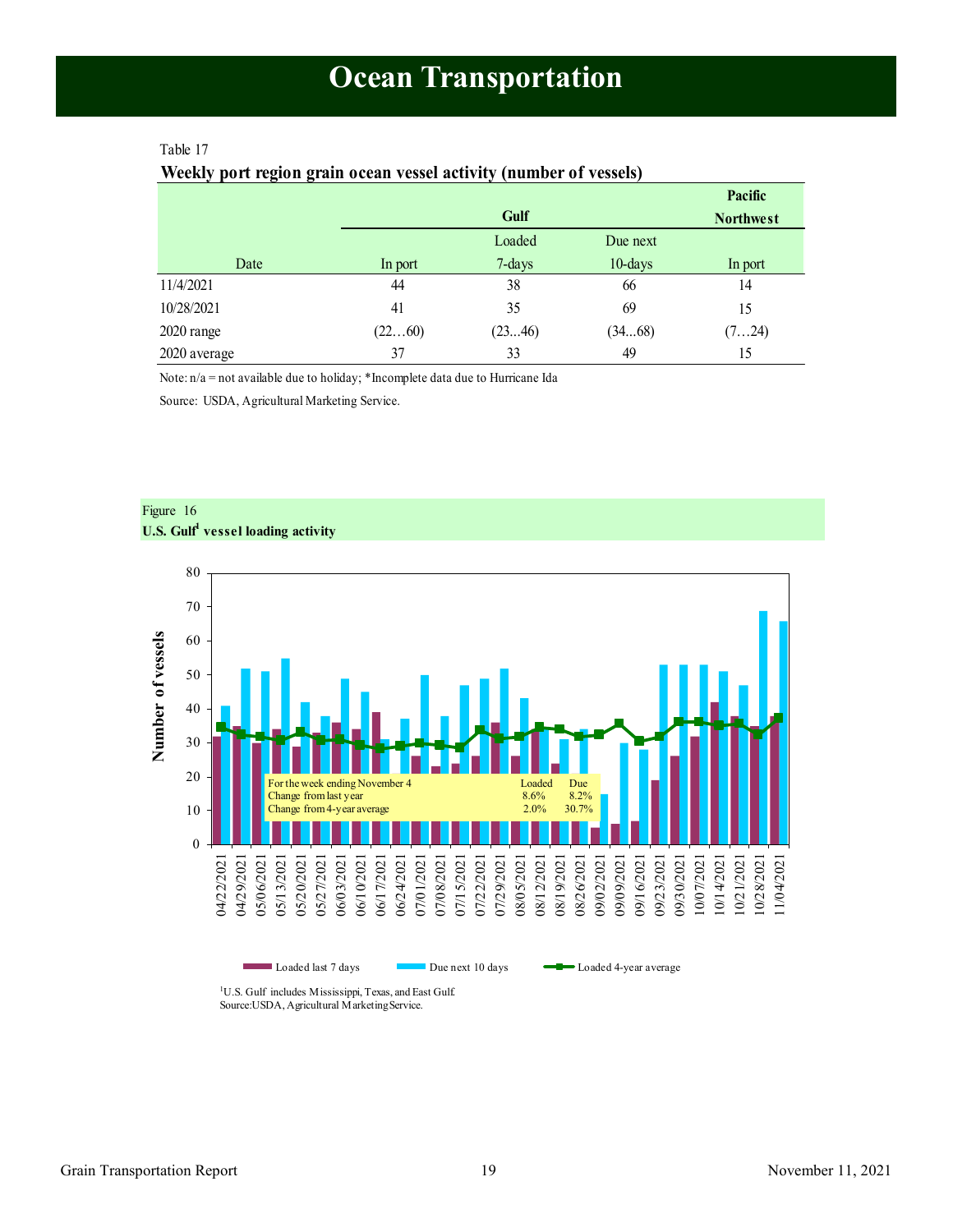### Figure 17

# **Grain vessel rates, U.S. to Japan**



Note: PNW = Pacific Northwest

Source: O'Neil Commodity Consulting

Table 18

#### **Ocean freight rates for selected shipments, week ending 11/06/2021**

| $\overline{\phantom{a}}$<br><b>Export</b> | <b>Import</b> | <b>Grain</b> | Loading             | <b>Volume loads</b> | <b>Freight rate</b> |
|-------------------------------------------|---------------|--------------|---------------------|---------------------|---------------------|
| region                                    | region        | <b>types</b> | date                | (metric tons)       | (US\$/metric ton)   |
| U.S. Gulf                                 | Japan         | Heavy grain  | Oct 1/10, 2021      | 48,000              | 70.10               |
| U.S. Gulf                                 | Japan         | Heavy grain  | Aug 21/Sep 9, 2021  | 50,000              | 60.90               |
| U.S. Gulf                                 | Japan         | Heavy grain  | Aug $1/10$ , 2021   | 50,000              | 69.75               |
| U.S. Gulf                                 | Sudan         | Wheat        | Sep 1/10, 2021      | 49,000              | 79.12*              |
| U.S. Gulf                                 | China         | Heavy grain  | Nov 1/10, 2021      | 66,000              | 89.00               |
| U.S. Gulf                                 | China         | Heavy grain  | Oct 1/10, 2021      | 55,000              | 81.50               |
| U.S. Gulf                                 | Djibouti      | Wheat        | Jul 6/16, 2021      | 5,880               | 85.70*              |
| U.S. Gulf                                 | S. Korea      | Heavy grain  | Dec 1/10, 2021      | 51,000              | 940.00              |
| <b>PNW</b>                                | Japan         | Wheat        | Sep 1, 2021         | 52,170              | 56.55*              |
| <b>PNW</b>                                | Japan         | Wheat        | Jul 25/ Aug 5, 2021 | 32,590              | 64.00               |
| <b>PNW</b>                                | Taiwan        | Wheat        | Nov 1/10, 2021      | 49,580              | 67.30               |
| <b>PNW</b>                                | Taiwan        | Heavy grain  | Aug 20/30, 2021     | 35,000              | $64.20*$            |
| <b>PNW</b>                                | Taiwan        | Wheat        | Aug 1/10, 2021      | 55,000              | 54.95               |
| <b>Brazil</b>                             | N. China      | Heavy grain  | Jan 1/5, 2022       | 64,000              | 58.25               |
| Australia                                 | Japan         | Barley       | Nov 1/10, 2021      | 55,000              | 65.50               |
| River Plate                               | South Korea   | Corn         | Oct 21, 2021        | 67,000              | 79.80               |

\* 50 percent of food aid from the United States is required to be shipped on U.S.-flag vessels.

 $op = option.$ Note: Rates shown are per metric ton (2,204.62 lbs. = 1 metric ton), free on board (F.O.B), except where otherwise indicated;

Source: Maritime Research, Inc.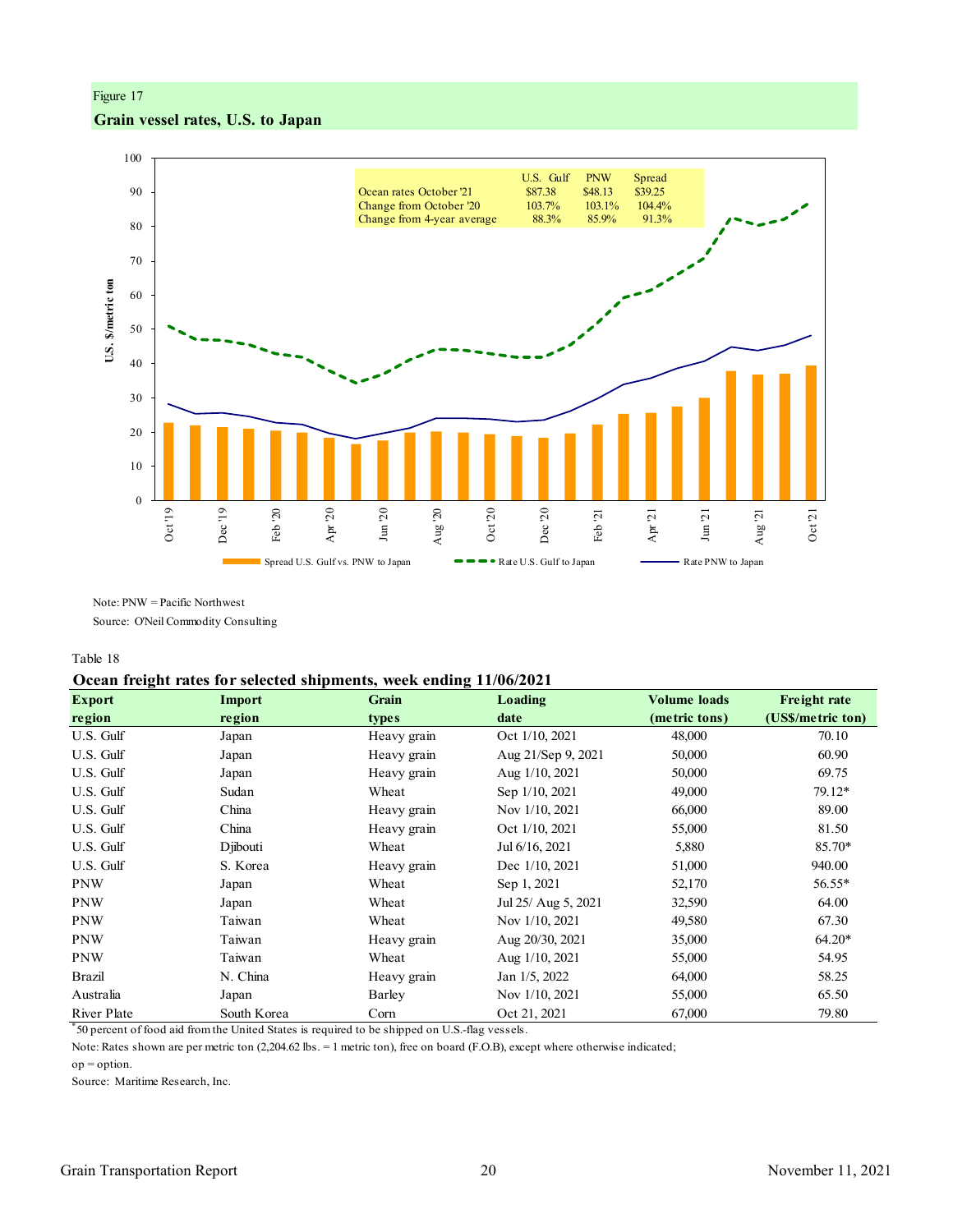In 2020, containers were used to transport 10 percent of total U.S. waterborne grain exports. Approximately 66 percent of U.S. waterborne grain exports in 2020 went to Asia, of which 14 percent were moved in containers. Approximately 95 percent of U.S. waterborne containerized grain exports were destined for Asia.



Note: The following Harmonized Tariff Codes are used to calculate containerized grains movements: 1001, 100190, 1002, 1003 100300, 1004, 100400, 1005, 100590, 1007, 100700, 1102, 110100, 230310, 110220, 110290, 1201, 120100, 230210, 230990, 230330, 120810, and 120190.

Source: USDA, Agricultural Marketing Service, Transportation Services Division analysis of PIERS data.



# Figure 19 **Monthly shipments of U.S. containerized grain exports**

Note: The following Harmonized Tariff Codes are used to calculate containerized grains movements: 100190, 100200, 100300, 100400, 100590, 100700, 110100, 110220, 110290, 1201, 120100, 120190, 120810, 230210, 230310, 230330, and 230990.

Source: USDA, Agricultural Marketing Service, Transportation Services Division analysis of PIERS data.

### Grain Transportation Report 21 2021